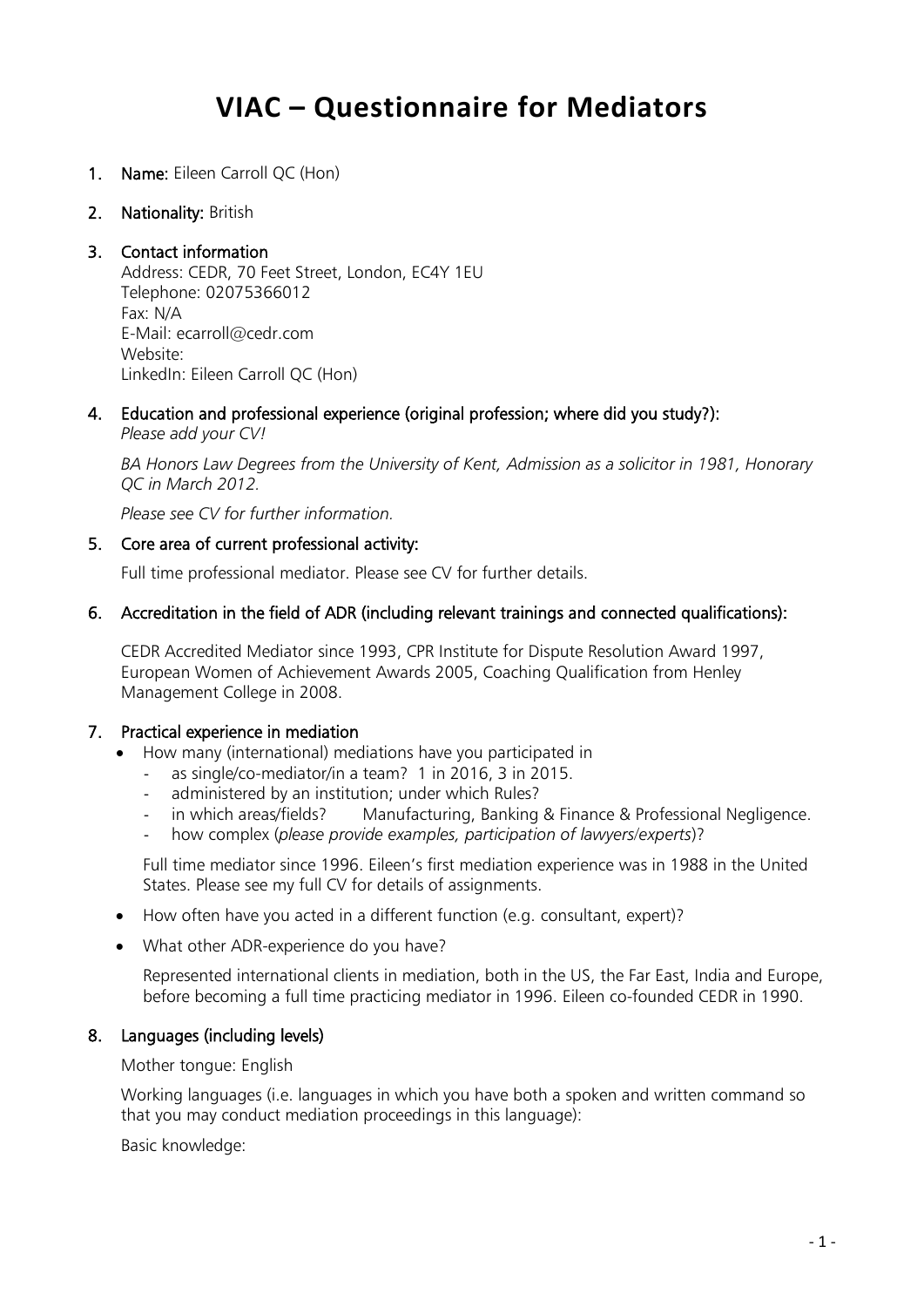### 9. Style of mediation

*Where do you see yourself? Please tick box as appropriate or indicate your preferred style.*



**INTERACTION DIMENSION** 

*©* Alexander, Nadja (2011) "The Mediation Meta-Model - the realities of mediation practice," *ADR Bulletin*: Vol. 12: No. 6, Article 5.

Available at: [http://epublications.bond.edu.au/adr/vol12/iss6/5;](http://epublications.bond.edu.au/adr/vol12/iss6/5) *see also here for a detailed description of the 6 mediation styles.*

#### *Settlement mediation, interest-based negotiation, wise counsel mediation*.

#### 10. Please describe aspects of your personality which could be interesting to clients you are going to mediate; what would former clients emphasize in your work?

One of Eileen's most notable strengths is her ability to relate to a wide range of individuals and to build almost instant personal rapport with the parties and gain their trust. Her approach is both facilitative and evaluative and although she believes you have to gain co-operation and trust, a mediator should not shrink from helping the parties re-evaluate their options and strenuous reality testing may be a necessary part of the process.

She is very numerate and will crunch through the numbers and make sense of otherwise complex materials. She is highly intuitive and sensitive and never loses sight of the parties' own responsibility to decide whether to settle. She is respected for her confidence and strength and has impressed parties with her "judicious use of toughness" to help bridge that last gap while maintaining their trust. Clients also appreciate the time she has taken to read into complex material and use the knowledge to shape a meaningful process.

*"She does not have one style, she is very adaptable and shifts attitude and tactics quickly – she has a real ability to focus on the result. She has the absolute right balance of tough and soft."*

#### 11. Publications and other activities in ADR related matters (e.g. training sessions, seminars, conferences, articles and others):

Eileen is the author of many articles on ADR including the 1989 International Financial Law review, with the title being 'Are we ready for ADR in Europe'. She has spoken on numerous platforms in Europe and North America.

Eileen has spoken at Harvard Business School, the OECD in Paris, the World Construction Risk Conference in Paris, Fordham University of New York, the World Bank and many international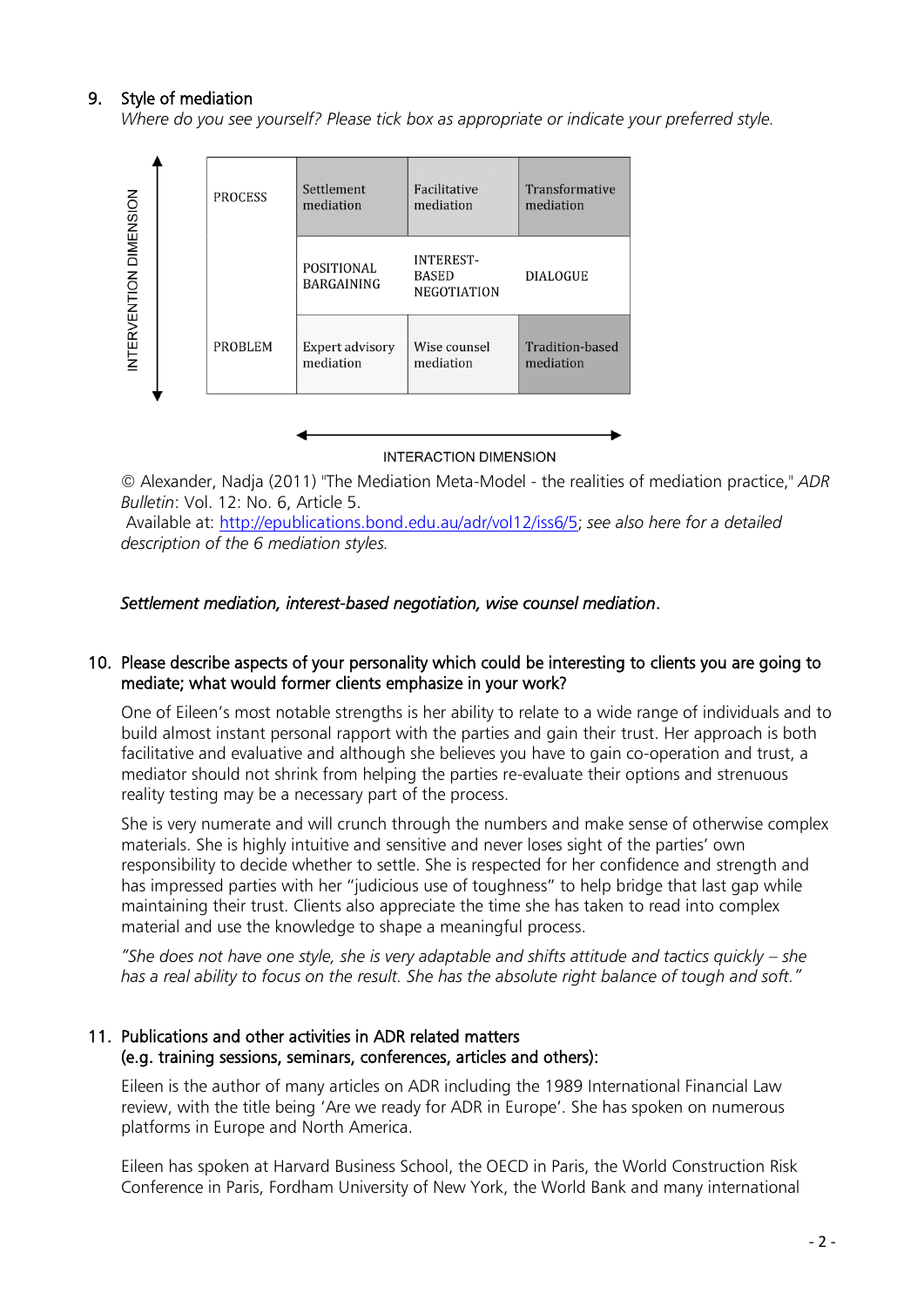conferences over the years. Eileen has also made guest appearances on various BBC Radio programmes.

Eileen is also a co-author of international book, International Mediation: Breaking Business Deadlock 2016.

### 12. Memberships in mediation institutions / functions in mediation institutions/organizations:

Eileen is a panel member of the Court of Appeal, Railway Industry Disputes Panel and CPR Institue of Distinguished Neutrals (New York). She is also a member of the Advisory panel of the Conflict Analysis Research Centre (CARC) at the University of Kent, Member of the Council of Distinguished Advisors of the Straus Institute for Dispute Resolution at Pepperdine University, California, Chair of Mary Parker Follett Group of International Female Mediators, Former Governor of Surbiton High School, London.

### 13. Special expertise or specializations (*please list a maximum of three*) in your ADR-practice: High value international commercial disputes. Please see CV for further information.

14. Soft Skills (e.g. intercultural competences):

Please see CV and feedback.

15. How do you ensure your professional quality (e.g. coaching, practice supervision, etc? Eileen participates in CEDR's CPD programmes as a mediator and coach.

### 16. Date of birth:

5 th December 1953

I have completed this questionnaire to the above to the best of my knowledge and believe it is accurate. I understand that the above information will be used for VIAC's internal use and may be given to interested persons or may be published on VIAC's website.

Date and signature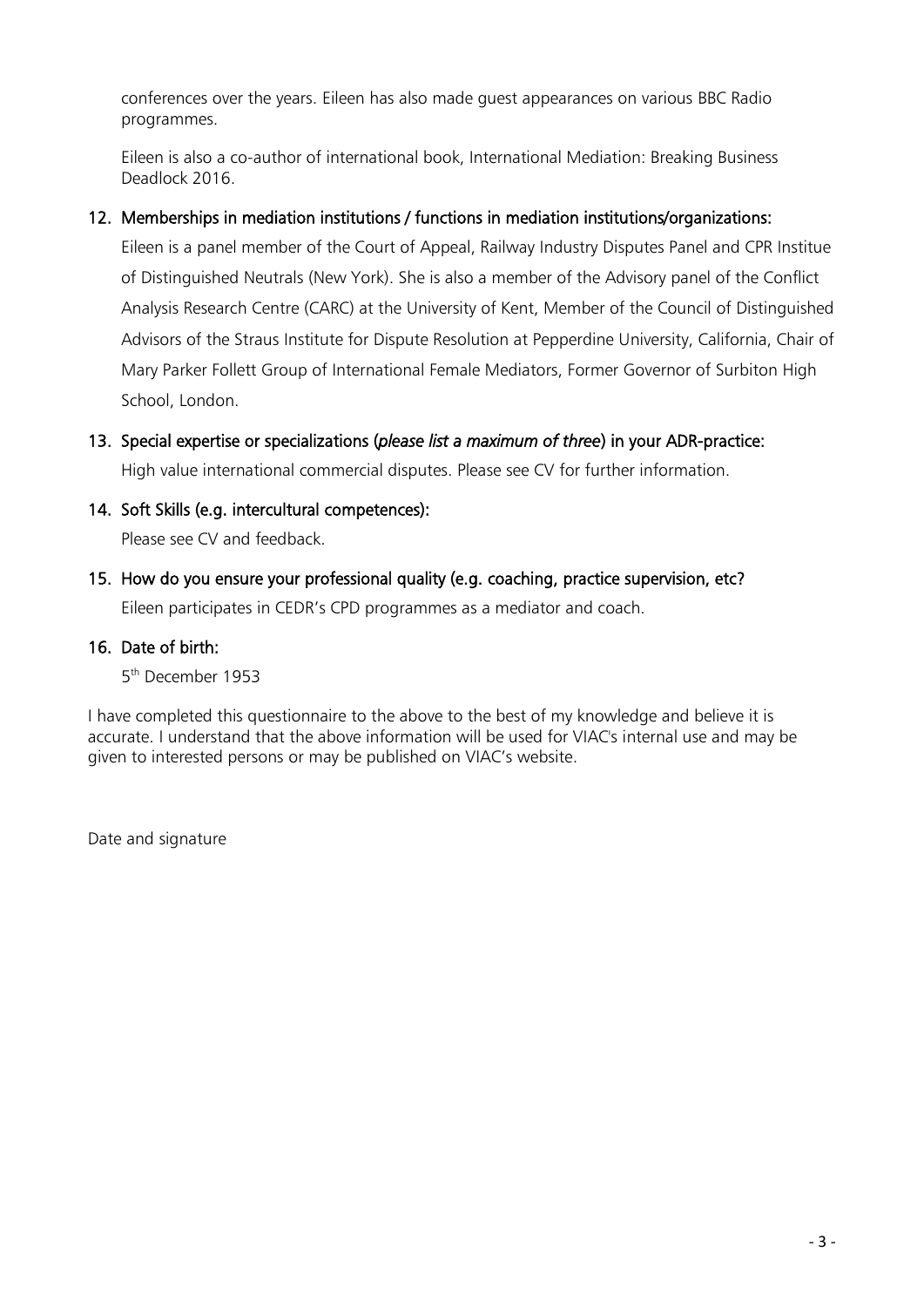

| +44 (0)20 7536 6060 | adr@cedr.com | www.cedr.com

Dispute Resolution Service



# **Eileen Carroll QC (Hons)**

*Chambers & Partners Guide to the Legal Profession - Band One Legal 500 - Band One*

**"S***he settled the unsettleable"*

*"She led the most effective opening session I have ever seen."*





| Direct Referrals: | 020 7536 6012     |
|-------------------|-------------------|
| PA's direct line: | 020 7536 6053     |
| Mobile:           | 07958 523 024     |
| Email:            | ecarroll@cedr.com |

CEDR Accreditation: CEDR Panel Admission: CEDR Chambers: Languages: Location:

1990 **C**  $1991$  U 2012 English United Kingdom



#### **Overview**

Dir PA

Eileen Carroll is one of the most senior and sought after mediators in practice today with over 20 years' experience as a full time practitioner. She works with clients across a very broad commercial perspective on claims relating to dozens of different sectors and activities around the world. Her work includes highly complex multi-party disputes valued at up to £1 billion including the Maxwell pension's scandal, PPI misselling, BCCI and British and Commonwealth Holdings.

Clients on all sides have praised Eileen's mediation work as "masterful", "extraordinary", "phenomenal", "above and beyond" and "different and more valuable than other mediators". The value of her casework in recent years has ranged from £200k up to £100+ million and her clients have included business entrepreneurs, public sector organisations, celebrities, international corporations and sovereign states.

"Incredible mind which enables her to get to the bottom of any issue; she is everything you would want in a mediator" she is one of the market's most popular mediators." Clients speak of her incredible patience and resolve, as well as an engaging and constructive manner which can help difficult parties to move more quickly towards resolution. "She led the most effective opening session I have ever seen," said one instructing solicitor.

#### **Professional Background**

Eileen is the co-founder of CEDR and recognised as one of the pioneers of mediation techniques in the U.K. In 2013 Eileen was awarded Queen's Counsel Honoris Causa by the Ministry of Justice for *her "outstanding career as a commercial mediator and her unique contribution in establishing mediation in civil justice systems over the last two decades"*.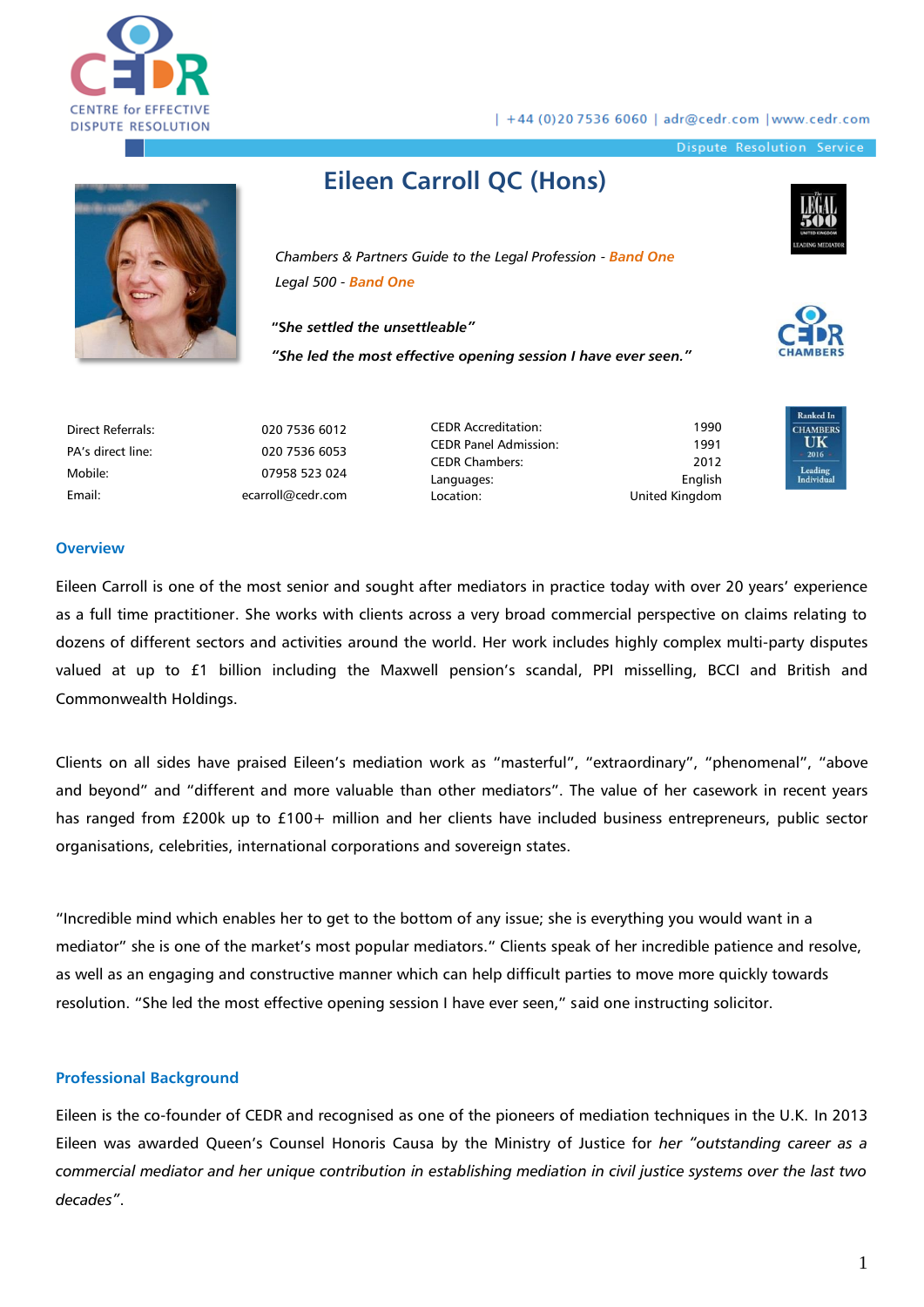

Eileen began her career in the international chemical industry before becoming a partner in the city law firm Turner Kenneth Brown (now Nabarro). In over 20 years of practice Eileen worked with multinational corporations and a number of celebrity clients based in Europe, the Far East, India and the United States. She spent 10 years working with North American clients and worked in San Francisco with Thelen Reid Priest before returning to the U.K. to spearhead the creation of CEDR.

### **Table of Contents**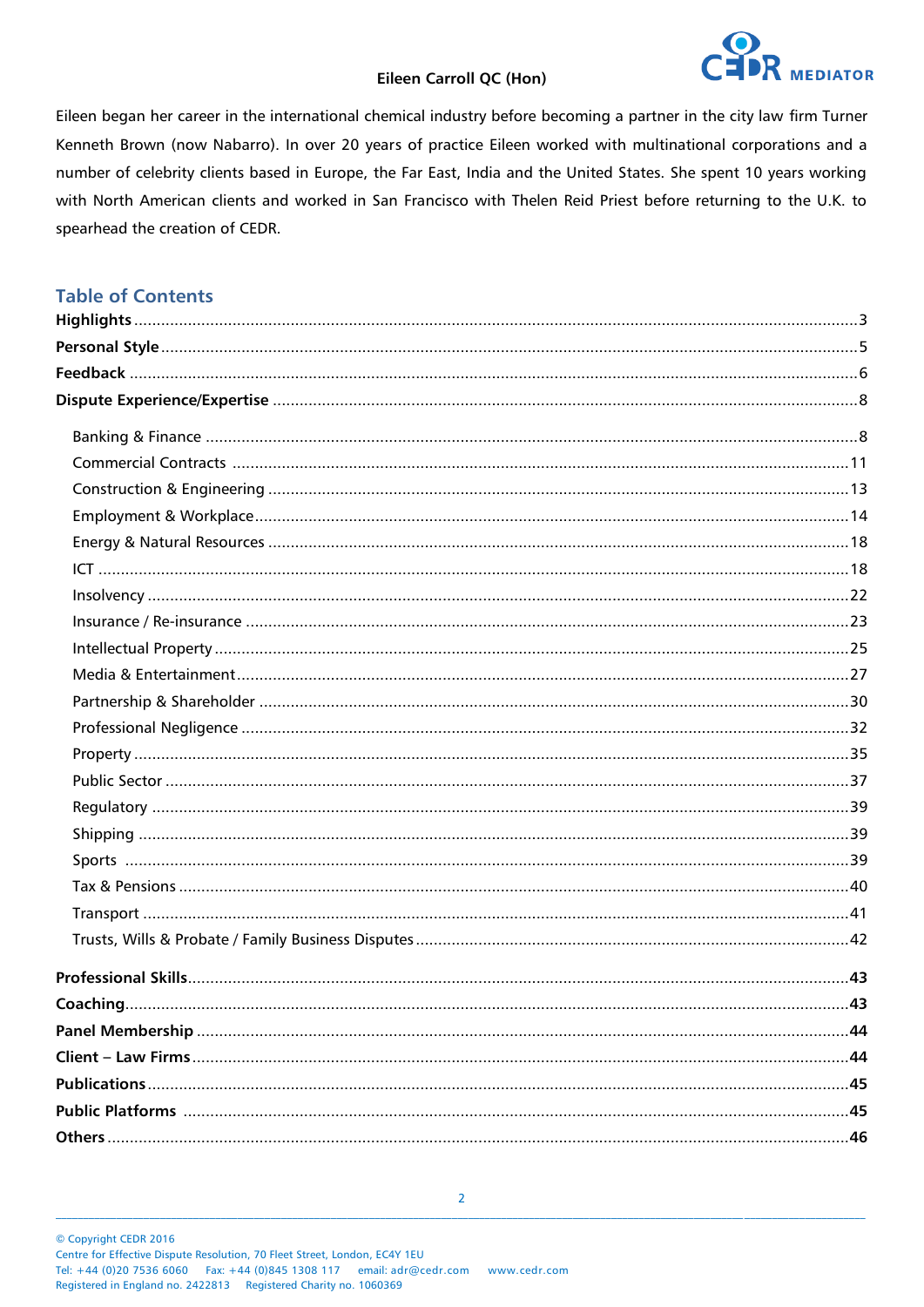

### **Recent Highlights**

- A dispute where the claimant alleged they had been inappropriately advised by the investment management services of a large bank. The claim involved aspects of warrants, hedge funds and foreign exchange.
- Claim in relation to allegations of breach of copyright trademark high profile gaming industry products with international parties.
- An international infrastructure case within the water industry in Middle East.
- Claim involving two international parties for the refund of a software licence and project costs and a counter claim by for full fees due under the contract.
- Claim in relation to a breach of distribution agreement in connection to a feature length film.
- A land development, partnership dispute between siblings involving property ownership, farm assets and the potential serving of a compulsory purchase order from local authorities.
- A matter involving liquidation and disclaimer under the terms of a commercial lease for a property being used for leisure and hotels.
- Claim for professional negligence in connection with the equalisation of normal retirement dates (NRDs) between male and female members of a staff pension scheme and the requirements of section 37 of the pension schemes act 1993.
- A claim within the rail industry involving the categorising of franchisees and labour costs.
- A claim of alleged Breach of Public Contracts Regulations within the Health Sector.
- International Distribution contract, Brazil & Swiss parties approximately €5 Million.
- Involving ICT healthcare, intellectual property, competition and data protection. Ongoing contract successfully resolved all issues, claim £500m.
- IP rights in regard to the football fixture list.
- Infringement European design rights, wrongful threats under EU regulations. Claim £2.3m.
- Trademark infringement regarding a well-known footwear brand.
- Professional negligence regarding film financing and tax structures, group actions and claims in liquidations. £12.5m.
- Energy sector. Dispute in relation to carbon emissions contract linked to Kyoto Protocol and Europeans Emission Scheme.
- Claim by private equity in relation to underlying insurance coverage relating to fire damage.
- Claim for alleged negligence in managing a receivership and assets of an international leisure business.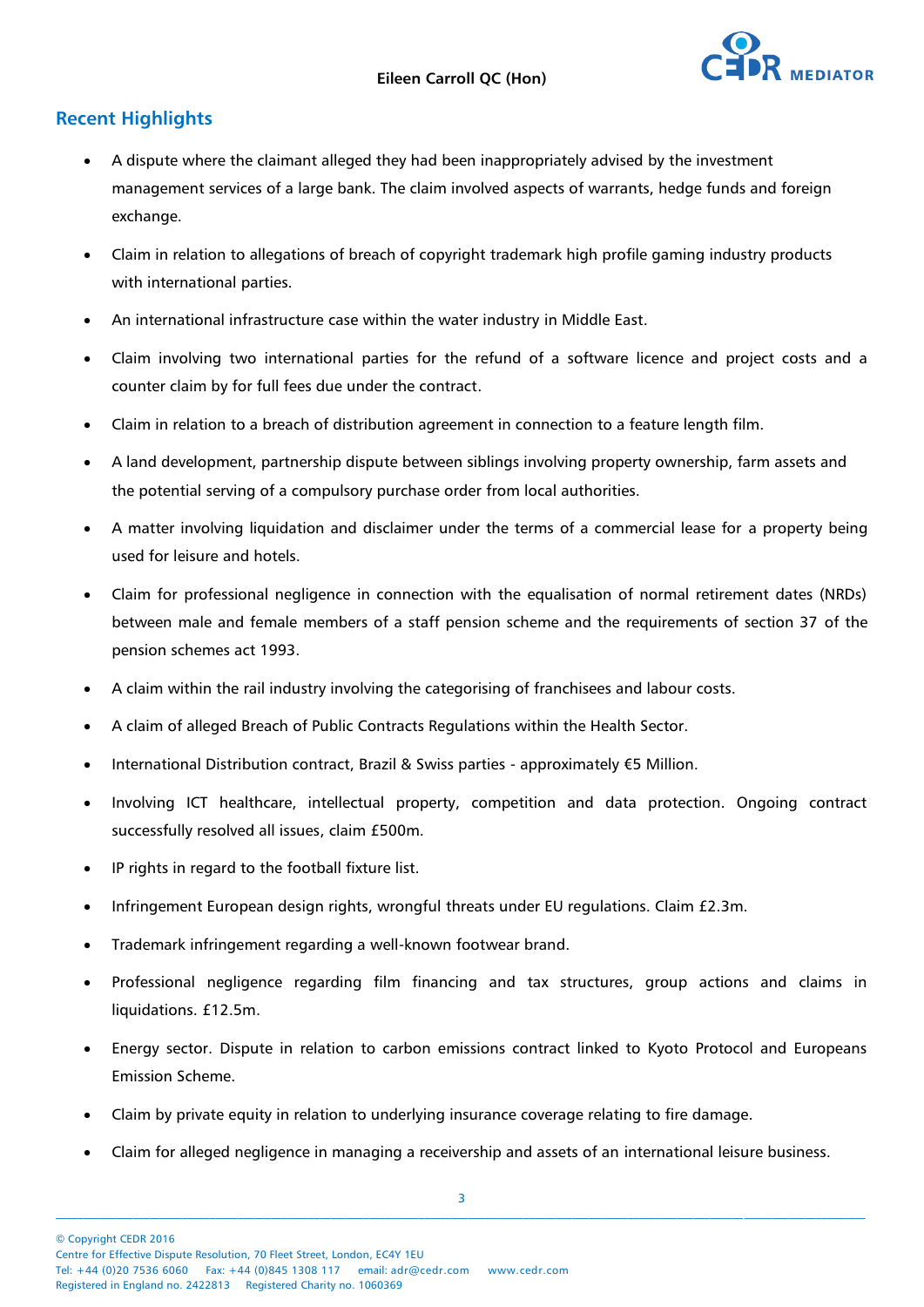- Professional Negligence against offshore trustees for alleged failure to implement certain transfers. High net worth individual.
- Alleged failure to advise on correct tax elections. Claim was £3m.
- Professional negligence claim regarding service of notice under the leaseholder enfranchisement act. Claim £6.1m.
- A professional negligence claim by trustees of a pension fund against consultants and professional advisors in connection with equalisation of pension benefits.
- A post acquisition dispute in connection with a tax deed/Insolvency.
- Claim for a libel action involving a public listed company.
- Coverage Dispute regarding property damage in connection with a fire at an oil installation.
- High net worth family dispute in connection with very large property portfolio. £100m.
- Music business dispute over publishing rights between publisher and artist.

#### **Personal Style**

One of Eileen's most notable strengths is her ability to relate to a wide range of individuals and to build almost instant personal rapport with the parties and gain their trust. Her approach is both facilitative and evaluative and although she believes you have to gain co-operation and trust, a mediator should not shrink from helping the parties re-evaluate their options and strenuous reality testing may be a necessary part of the process*.* 

*"She manages an excellent balance between gaining the clients' trust and raises issues for their consideration."* Partner, City Law Firm

She is very numerate and will crunch through the numbers and make sense of otherwise complex materials. She is highly intuitive and sensitive and never loses sight of the parties' own responsibility to decide whether to settle. She is respected for her confidence and strength and has impressed parties with her "judicious use of toughness" to help bridge that last gap while maintaining their trust. Clients also appreciate the time she has taken to read into complex material and use the knowledge to shape a meaningful process.

*"She does not have one style, she is very adaptable and shifts attitude and tactics quickly – she has a real ability to focus on the result. She has the absolute right balance of tough and soft."*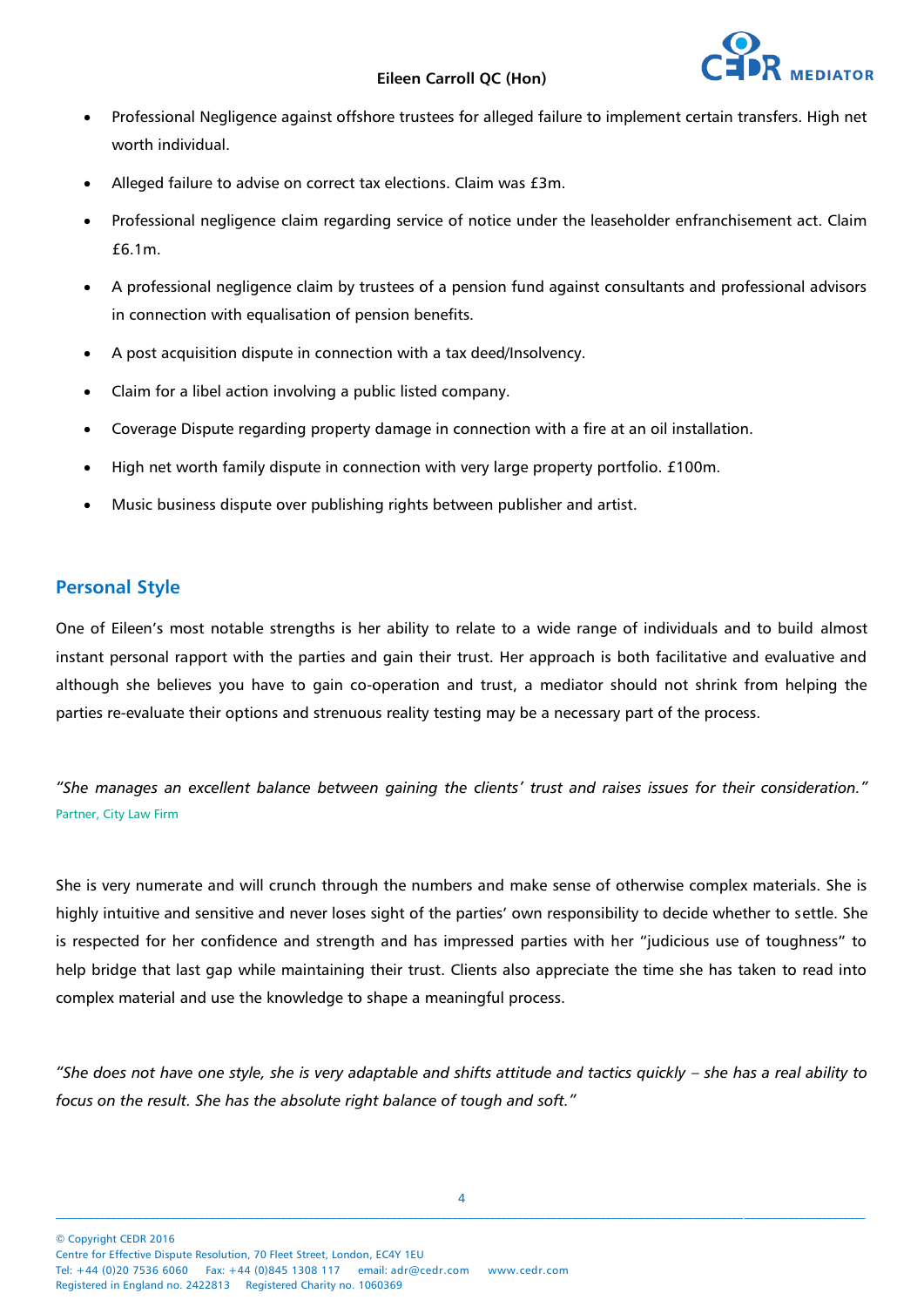

### **Feedback**

#### **Feedback – Legal Directories**

- *"incredible mind which enables her to get to the bottom of any issue; she is everything you would want in a mediator"*
- *"not afraid to depart from the conventional practice"*
- *"Has incredible patience and resolve, as well as an engaging and constructive manner which can help difficult parties to move more quickly towards resolution."*
- *"She led the most effective opening session I have ever seen."*
- *"'Hugely experienced',* she is one of the market's most popular mediators."
- *"Lauded by clients as proactive, tenacious and effective."*
- *"not afraid to challenge parties"*
- *"described as a key factor in unlocking negotiations"*
- *"a no-nonsense"* mediator who "*brings a depth of legal knowledge and an eye for detail to complex disputes."*
- Earns particular praise for the energy she brings to mediations, with one solicitor noting: "*she settled the unsettleable."*
- *"She enjoys tremendous respect in the marketplace. Numerous clients commented upon her energetic and direct approach. Others praised her ability to 'home in on the practical aspects so that everyone is constantly aware of the commercial objective'."*
- *"A very skilled, smooth mediator – assertive but not aggressive and only puts real pressure on people when absolutely necessary."*
- *"She adopts a crystal-clear approach and always has her eye on the result."*
- *"She managed to interplay with the teams effectively despite large numbers on each side."*
- *"highly experienced, accessible and collaborative"*

- Quotes taken from Chambers & Partners Guide to the Legal Profession and The Legal 500 and Who's Who Legal

#### **Feedback - Clients**

- *"I'm being absolutely candid when I say that Eileen was the best mediator I've ever encountered."* Partner, Family Trust Case
- *"Eileen was approachable, she had very clear strategies, she cut through the nonsense, she moved things along to the extent that she could. She was completely in control of the process."* Partner, Family Trust Case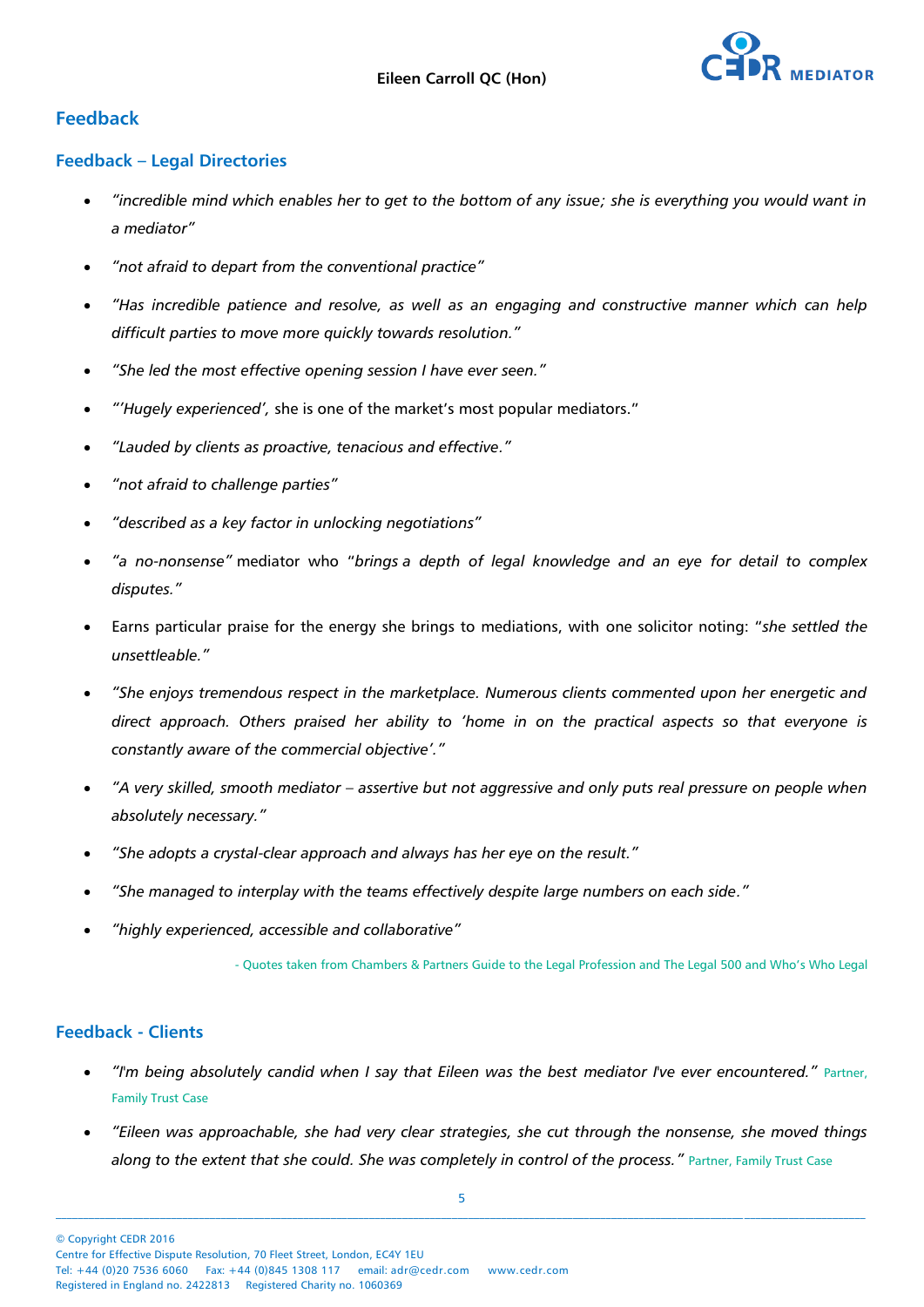

- *"It is I who should be thanking you. You had a lot to live up to as a co-founder of CEDR and you did that*  and more. It was inspirational for all of us to see you at work - and I don't say that lightly." Solicitor, Employment Case
- *"Thank you for working tirelessly to encourage the parties to settle yesterday. You did a great job and my team is very grateful to you."* Partner, Insurance Case
- *"Thank you. And thank you for your very adept and non-judgmental way of bringing the parties to a deal.*  For a few moments in the middle of the afternoon, I had thought that we weren't going to get there. Well *done."* Partner, Banking Case
- *"Thank you very much once again for all you help yesterday. In particular, thank you for your positive attitude which helped keep the atmosphere (reasonably) relaxed when things could have fallen apart."*  Partner, Retail case
- *"We would like to thank you for all your help and assistance yesterday in bringing the above Mediation to a satisfactory conclusion. Without your professional skills and integrity, a settlement would not have been possible and we thank you again for this."* Partner, Media/Entertainment Case
- *"A very big thank you for your skill, patience and perseverance. We certainly wouldn't have got there without you."* Partner, Pension Case
- *"It was complicated and she dealt with it well. Strong point was the way she dealt with personalities interpersonal skills understood the commercial drivers."* Solicitor, Professional Negligence Case
- *"Eileen was very good at preventing the other side from walking out, which was a real risk as tensions were running very high. Eileen kept the mediation on track which ultimately led to a successful outcome."* Partner, Retail Case

# **Dispute Experience**

## **>> Banking & Finance**

Eileen's mediation practice has a strong banking and commercial perspective. During her career as a Partner in a city law practice Eileen acted for a broad range of City and international clients and this expertise is now evident in the mediations she conducts involving international banks, financial regulators and other financial institutions.

Eileen has handled cases arising from the financial crisis, such as inter-bank disputes, credit default swaps, hedging products and PPI misselling.

 A dispute where the claimant alleged they had been inappropriately advised by the investment management services of a large bank. The claim involved aspects of warrants, hedge funds and foreign exchange.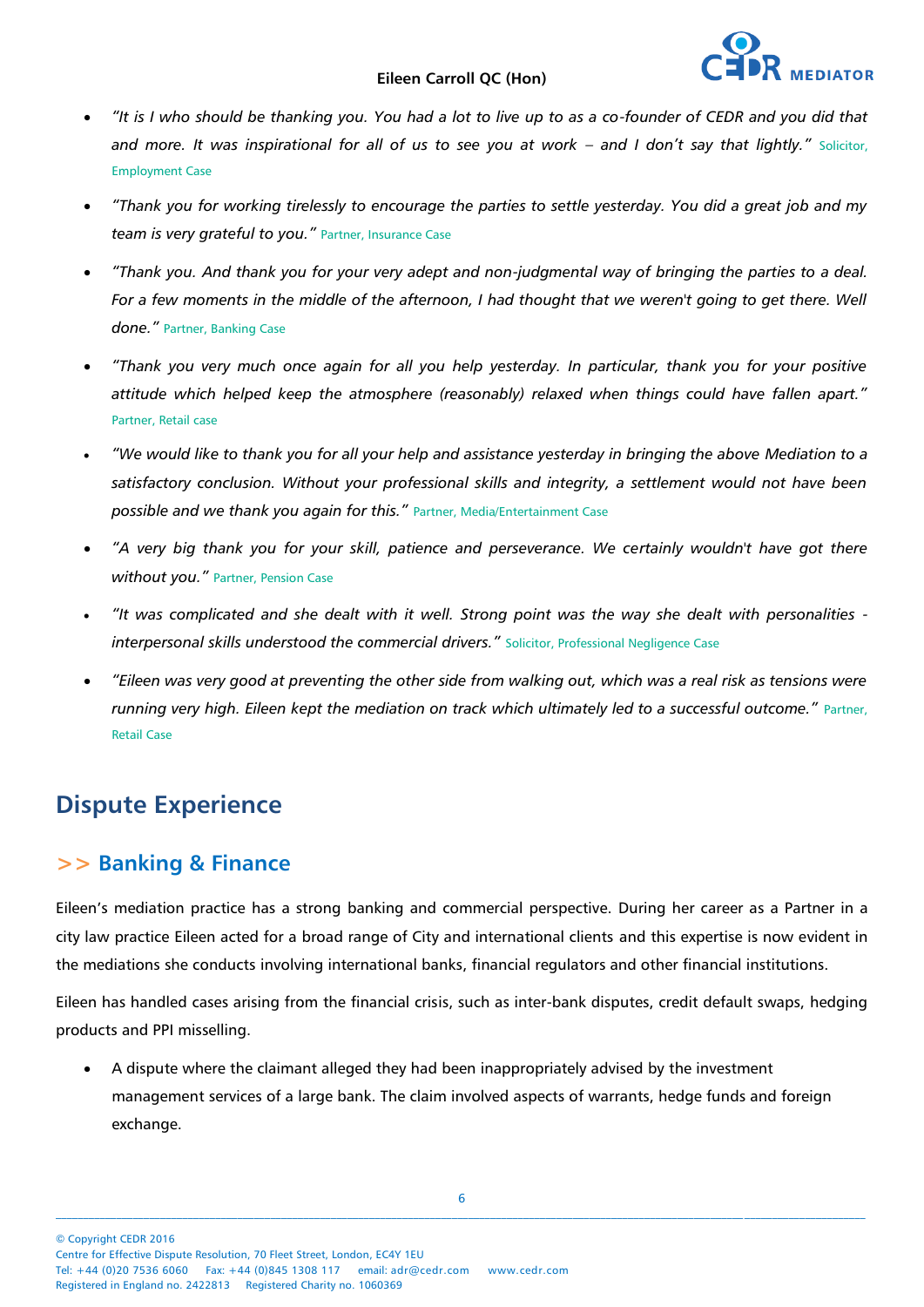

- This discreet issue involving a claim against former trustees in connection with an allegation that they failed to ensure that shares in a trust were transferred from other trusts into claimant's trust.
- A claim by commercial entity in relation to an interest rate hedge product against a global bank.
- Major Financial Services claim and allocation of potential liabilities of over £40 million relating to the PPI misselling scandal.
- Court of Appeal, professional negligence claim arising from a loan transaction.
- Claim for unfair prejudice, constructive dismissal and fraudulent transfer of shares.
- Financial services, professional negligence claim in connection with a final salary scheme.
- Professional Negligence claim of alleged failure on the part of an investment management firm to properly managed the portfolio of a high net worth individual. £30million.
- Dispute over lock-up of collateral for credit default swaps involving international bank and major fund, International liquidation. \$20 million.
- Termination of swap transaction derivative hedging product.
- Dispute involving a global financial services firm in liquidation, and an international bank, involving related payments from a successor company to liquidators. Swiss law.
- Dispute between a European Bank and an established Venture Capitalist over the structure of a VC investment.
- Off-shore banking dispute between two fund managers over monies due under a Share/Asset Purchase Agreement.
- Financial Services claim for high net worth Australian and family off shore trust.
- High profile claim by ex-CEO of a bank.
- Multi-party banking, alleged mortgage fraud cases.
- Banking- multicurrency facility/FX.
- Financial leasing claims.
- Mezzanine finance and guarantees.
- FCA disciplinary hearing involving major Plc.
- High yield investment fraud claims.
- Banking/Funding litigation under CFA's.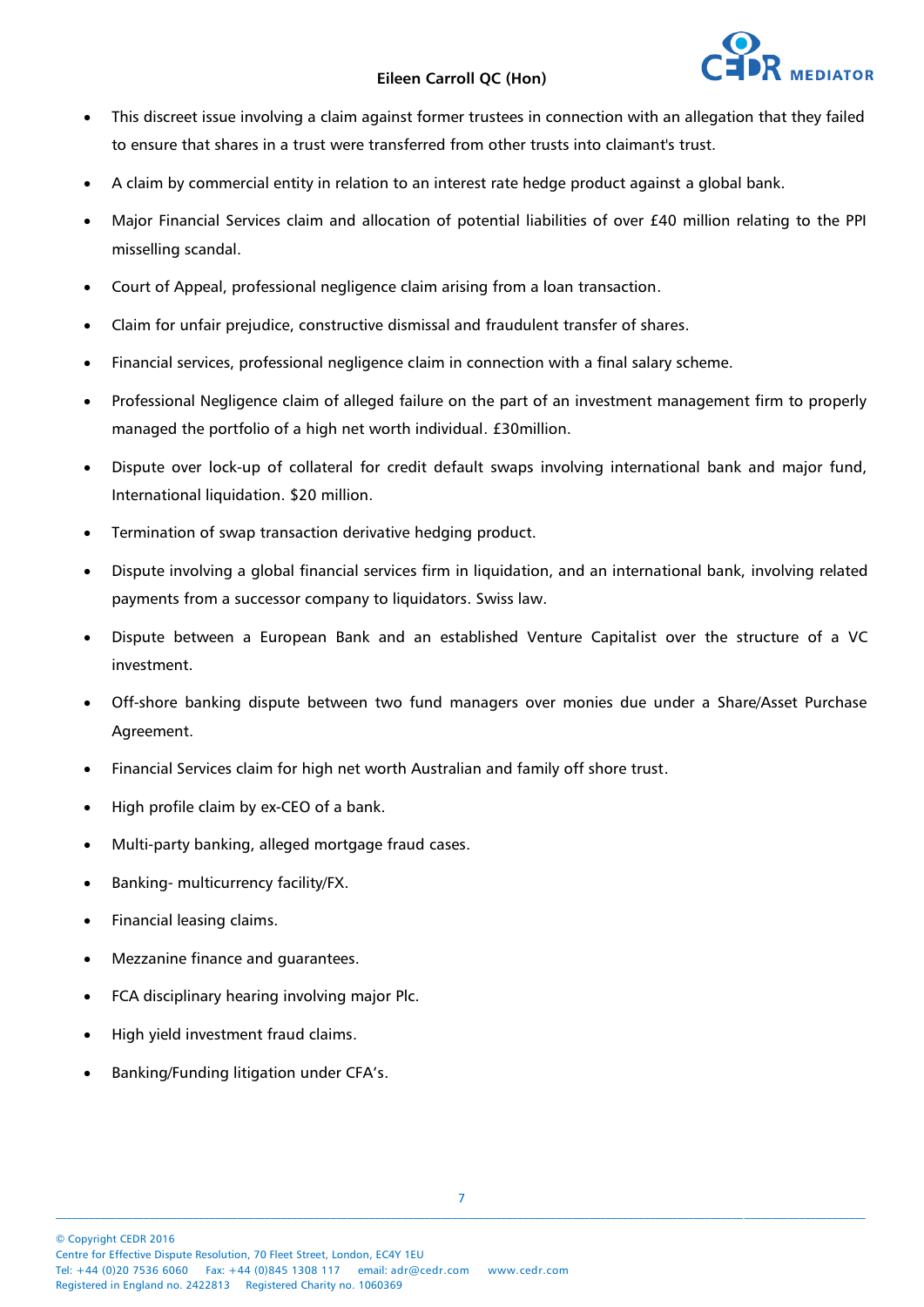

#### **Feedback - Banking & Finance**

- *"And thank you for your very adept and non-judgmental way of bringing the parties to a deal. For a few moments in the middle of the afternoon, I had thought that we weren't going to get there. Well done."*  Partner
- *"Eileen was focused on the core issues for either side and brought the relevant people together at the appropriate times, which was very successful in breaking deadlocks and without which a settlement would not have been reached. Highly recommended."* Partner, Law Firm
- *"Eileen stamped an immediate command on the situation and also on the principals to drive the mediation process to a successful conclusion with the parties being at one in following her guidance and lead. We appreciated Eileen's proactive no nonsense approach."*  Head of Litigation, Law Firm
- *"We were very impressed by Eileen. She did very well in the circumstances and did a good job getting the parties to talk."* Solicitor
- *"She was great, very good. We were very happy with the result and were very grateful."* Partner, Law Firm
- *"Thanks Eileen - well done for persevering!"* Partner, Law Firm
- *"Your heroic efforts were appreciated."*
- *"I would say that she is the best mediator we've ever had."* Senior QC
- *"Very Proactive and looked to move around obstacles. Sensitive to the very unique situation of the Parties."*  Regulator
- *"We were very impressed with the way she conducted the whole thing. And the way she dealt with the people involved. She moved things on quickly. It was really focused. She is definitely someone we would recommend."*
- *"We all really liked the way you approached the day, the plenary session and the actual negotiations. So a big thumbs up from all of us."* Partner
- *"I thought your approach to the mediation was notably different and more valuable than all of the mediators I have seen at work before."* Partner
- *"We very much appreciated the hard work that you put in. It was particularly important that you were able to build a rapport with my client. That plainly helped things along.*" Partner
- *The mediator kept the focus on the task in hand, especially as we were limited for time to reach an agreement. She actively encouraged us to think on an outcome that we would be satisfied with and this meant we were able to think through possible solutions far quicker."* **Senior Manager, UK Bank**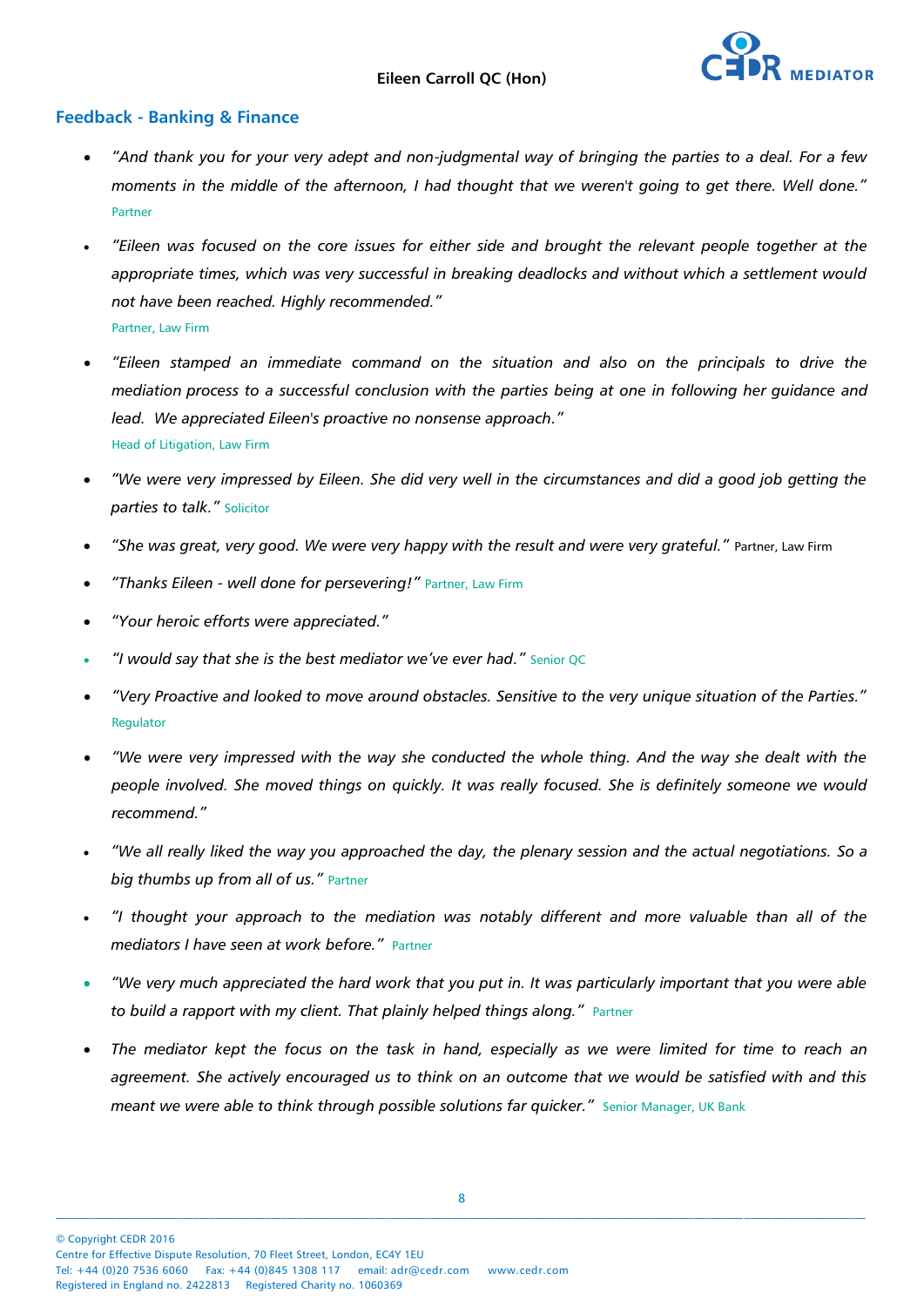- *"She was very good at making the parties feel at ease and that they were getting a fair "hearing". The mediator had a good knowledge of the issues at stake and she was very good at summarising the parties' respective positions."* Partner, City Law Firm
- *"[The] clients trusted the mediator as she was open and built up trust and rapport… At one point the parties got embroiled in arguing about a particular clause in the contract and the mediator used her*  authority and moved parties on from the dispute very effectively." Partner, City Law Firm
- *"She is the best at what she does and her reputation is deserved."*
- *"My client and I feel that you made a very valuable contribution, and we particularly appreciated the close analysis you had undertaken of the materials, and the helpful suggestions and challenges you provided."*
- *"She had a strong grasp of the issues and a lot of energy."*

## **>> Commercial Contracts**

- International Case Regarding Emission Reduction Unit Purchase Agreement.
- Claim under distribution agreement. £1.8m.
- A post acquisition dispute in connection with a tax deed/Insolvency.
- High net worth family dispute in connection with very large property portfolio.
- Terminated contract between software developer and automotive business intelligence provider.
- Breach of contract due to defaulted payments by a software company.
- Contractual interpretation of a facilities management agreement for a global clothing retailer.
- Alleged wrongful termination of agreement between national newspaper and a media company.
- Healthcare, IP, ICT terminated contract and breach of license agreement for drug databases.
- Claim for non-payment of success fee.
- Salvage claims including allegations of fraud.
- Termination of long term contracts/OFT.
- Multiple contracts claim- alleged breach of warranty.
- International distribution/supply agreement dispute.
- Disputes between Danish, UK and USA companies regarding the distribution of a well-known trademarked sportswear and termination of a distribution agreement for jewellery worldwide brand recognition.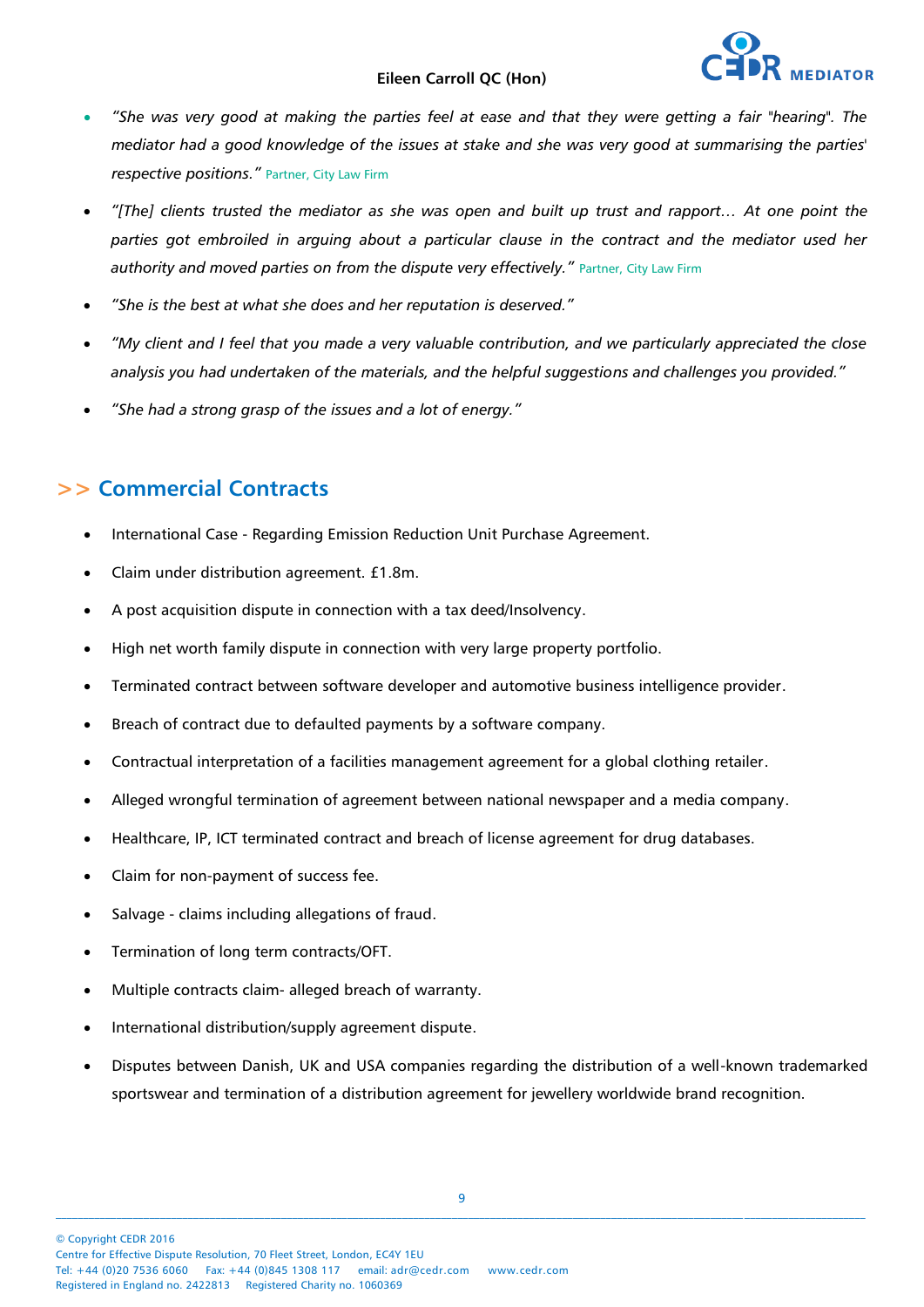

#### **Feedback - Commercial Contracts**

- *"Eileen thank you for your help. It was a productive session and encouraged me to consider mediation again in the future."* General Counsel, North American Corporation
- *"Eileen's approach empowered the parties to feel they were in control of the outcome."*
- *"I think your approach was instrumental in bridging the gap."* Corporate Vice-President
- *"She was very much on top of things. She was not confrontational which worked to perfection with my client."* Senior-Associate
- *"Thank you for your invaluable part in bringing this dispute to closure."* In-House Counsel
- *"She kept things going and everyone engaged. Her legal background was very useful."* Finance Director
- *"Just a quick note to thank you once again for all your efforts and skill at the mediation last Friday."* General Counsel
- *"Our ability to get to a settlement was largely thanks to your assistance during the mediation process - not least helping us get the other side closer to a realistic quantum."* Chief Financial Officer
- *"Thank you for all of your hard work. We really appreciate the efforts you made.*" In-House Counsel
- *"She met all our expectations … deals with the parties in a challenging and pro-active way … really impressed with Eileen's follow-up work."*
- *"She clarified the issues for us in a way I never thought would be possible in this matter."*
- *"I thought she was great. She was very good at breaking the ice. The other side seemed to really like her too."*
- *"[Her] understanding of both the case and the parties' psychology, was a key factor in un-locking the negotiations."* Post-Acquisition Dispute, International

## **>> Construction & Engineering**

Frequently appointed as mediator for construction and engineering disputes for public and private sector projects.

- An international infrastructure case within the water industry, Middle East.
- International Contract allegations of failure to deliver equipment in relation to deep water pipelines in Central America.
- Lead project mediator on a multi-billion Euro rail infrastructure project in a European Capital City. Eileen spent 40 days successfully enabling difficult negotiations between all the stakeholders in order to put the project back on course.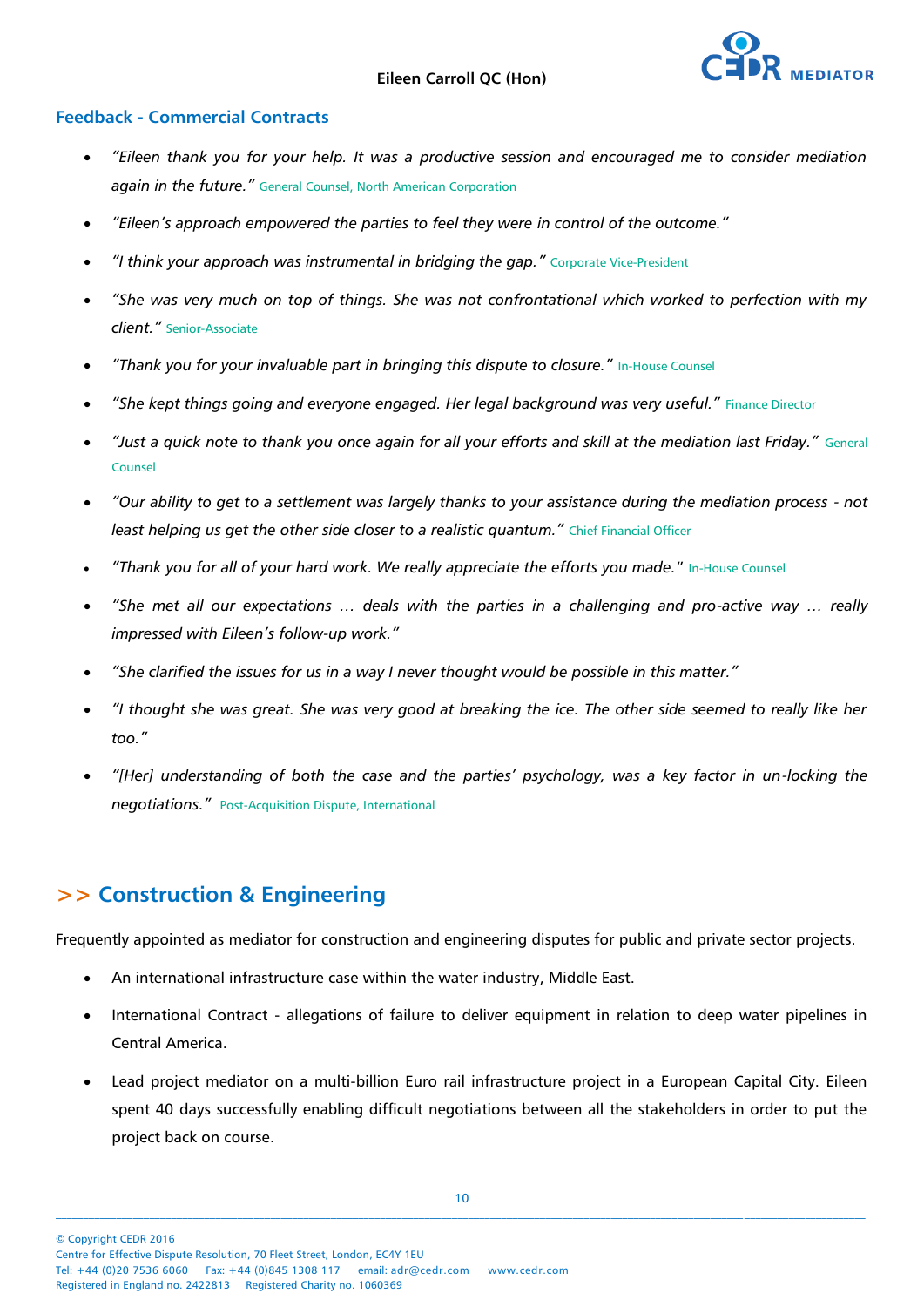

- Professional negligence claim against architecture firm for project overspending.
- Contractual interpretation of a facilities management agreement for a global retailer Engineering contract disputes involving allegations of breach and failure of design.
- PFI contracts related to a number of sectors including healthcare and education.
- Warranty claims related to the UK rail industry.
- Engineering- post acquisition dispute.
- Quality and design of a sports stadium playing surface.
- Claim involving design failure of sports facilities.
- Claim against architects for alleged failure of design in major infrastructure projects.

#### **Feedback - Construction & Engineering**

- *"Just a quick note to thank you once again for all your efforts and skill at the mediation last Friday."* General Counsel
- *"Definitely your job was very good! Mission impossible accomplished!"* Counsel, International Law Firm
- *"my clients found the mediation to be a positive experience, so thank you for that."* Partner
- *"Thanks Eileen, and for all of your hard work to achieve a settlement which makes a great deal of sense given the quantum involved."* Partner
- *"Many thanks Eileen for your help in achieving this milestone"* CFO, Global Manufacturer
- *"This mediation needed someone of your calibre and authority which you mixed perfectly with sensitivity and humour."* Partner; Public Service Contract
- *"We were very impressed with the amount of reading Eileen had done, as she had taken the trouble to read a very complex contract and provisions which, it emerged, were at the core of the dispute." PFI Contract*
- *"An excellent, no nonsense approach, bringing out, at an early stage, the main issues for resolution."* Rail Industry

## **>> Employment & Workplace**

Eileen's employment experience includes whistle-blowing cases, constructive dismissal, alleged sex discrimination, data protection, alleged harassment, senior exit packages, professional misconduct, disciplinary hearings, minority shareholder actions and international corporate raiding claims.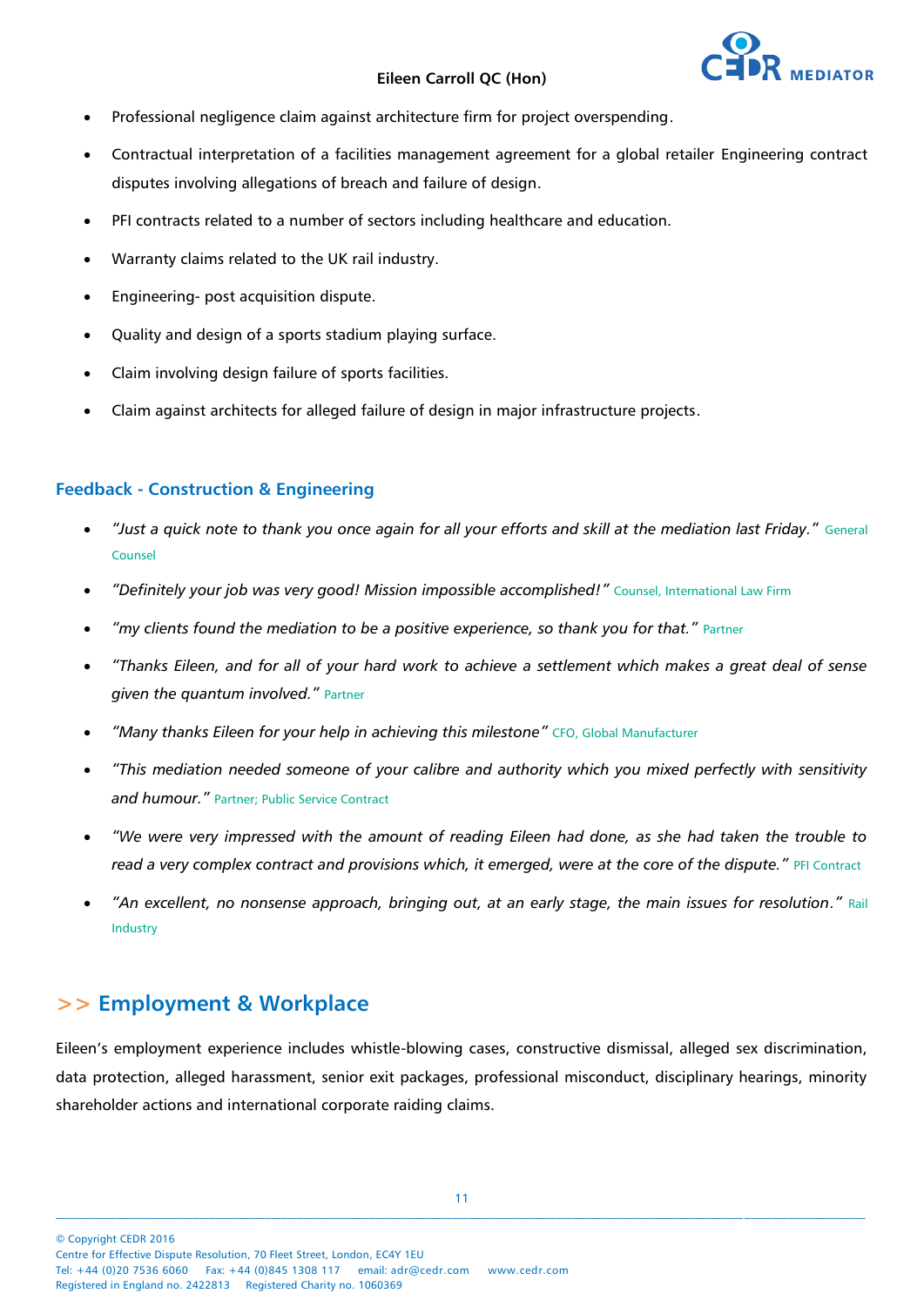She has mediated a number of disputes in the last 12 months involving international banks, the regulators and leading professional practices and has also advised and coached senior personnel on managing change in challenging environments. Eileen holds a Coaching Qualification from Henley Management College.

- Sex discrimination case based on sexual orientation.
- Facilitation of discussions between two senior employees for a major City institution.
- Claim for alleged sex discrimination unlawful termination.
- Racial discrimination claim and disability discrimination.
- A claim by former employer against employee for breach of alleged restrictive covenants and counterclaim.
- Employment tribunal claim for sex and age discrimination and unfair dismissal by Director of global software company.
- Termination of employment of Director and long-term friend at family run company.
- Claim for unfair prejudice, constructive dismissal and fraudulent transfer of shares.
- Exiting banker and city multi-national claim- over £10m in relation to protected rights and public interest disclosure following a claim by MD in relation to unfair dismissal and termination.
- A high profile claim by the ex-CEO of an international banking Group for \$125 million in lost salary, guaranteed bonuses and investments.
- Dismissal in the financial services sector following alleged breach of data protection raised as part of his grievance procedure by a female commodities trader who was investigated by the governing body.
- Termination of the contract of 'talent'.
- Employment dispute involving a high profile figure and a major international bank.
- Senior Partner exit from Magic Circle firm.
- Whistle blowing/constructive dismissal in Banking sector.
- Non-payment of six figure bonuses to senior traders (multiple cases).
- Exit package from Financial Services sector of a CEO.
- Corporate investigation over alleged breach of City regulations.
- FCA disciplinary hearing involving major plc.
- Interpretation of a six figure bonus arrangement.
- Claims for harassment and unfair dismissal- senior executive.
- High profile claim by ex-CEO of multinational very significant claim.
- Claim for discrimination, equal pay and pensions constructive dismissal.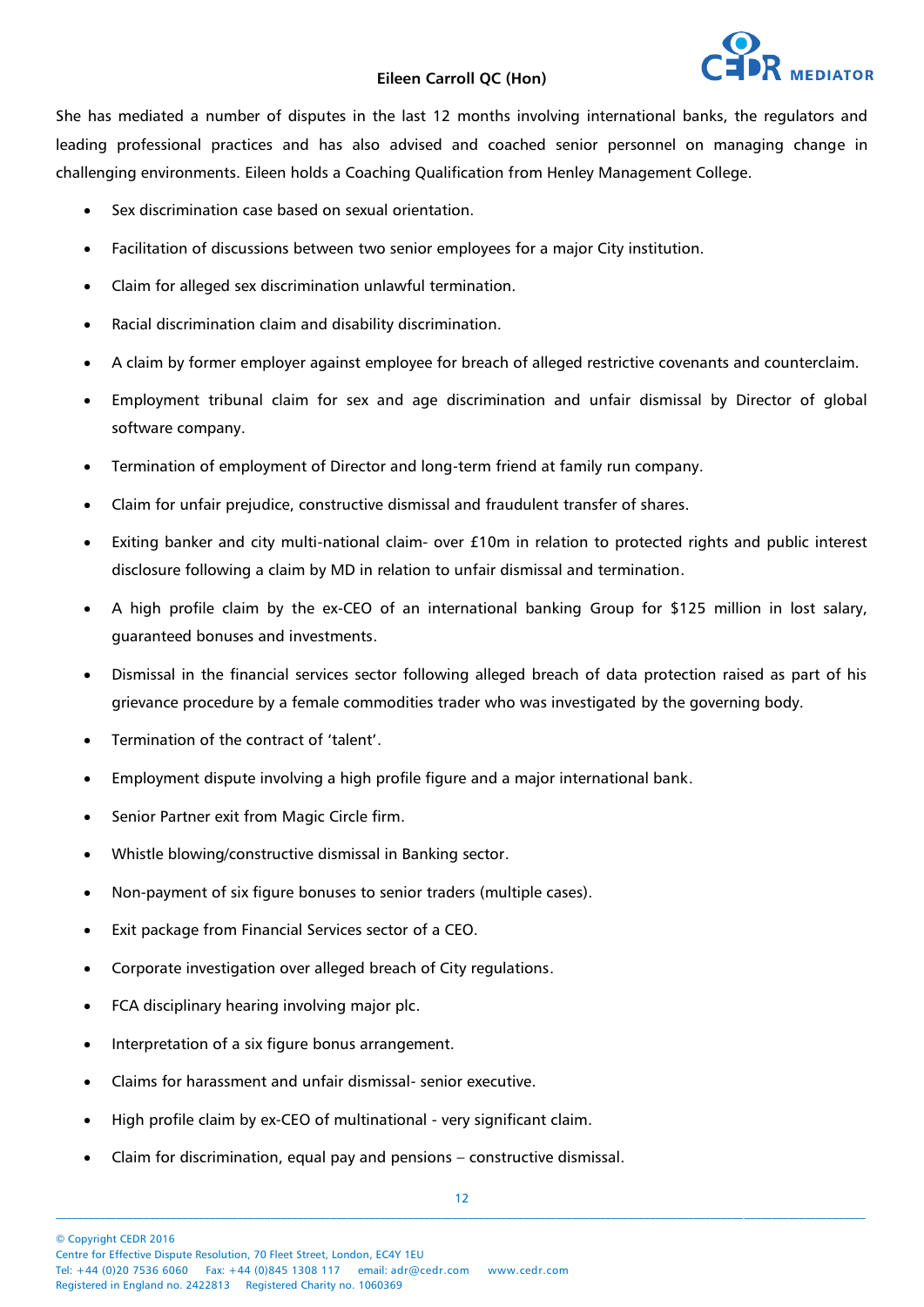

- Alleged discrimination made a senior employee of city firm.
- Whistleblowing and bonus claims made by a senior executive in a multinational.
- Disciplinary proceedings allegations of breach of human rights legislation.
- Claim by US company against European company for alleged corporate raiding (£8m).
- Enquiry into allegation of misconduct by professional in Petroleum Industry.
- Constructive dismissal claims by a minority shareholder.
- Employment claim under TUPE Regulations regards benefit package including permanent health insurance due to pre-existing condition.
- Termination of the contract between a national broadcaster and a producer.
- Allegation of wrongful termination against government department by senior employee.

#### **Feedback - Employment & Workplace**

- *"It is I who should be thanking you. You had a lot to live up to as a co-founder of CEDR and you did that*  and more. It was inspirational for all of us to see you at work – and I don't say that lightly." Solicitor, Employment Case
- *"We were very impressed by Eileen. She did very well in the circumstances and did a good job getting the parties to talk."* Solicitor
- *"Thank -you for your assistance at short notice this week. For my part, you really added value."*  Employment/Insurance Market; Senior Director HR
- *"Thank you very much for helping us get to a satisfactory resolution. Your calm and patient modus operandi was key to getting us there."* Partner, Head of Employment
- *"May I take this opportunity to say, I found your guidance, patience and nimble professional manner most helpful."* Client
- *"Eileen was great; we were pleased with her manner and approach."*
- *"We felt that she gave excellent support after the mediation day itself, and was available when we called her regarding a dispute in the agreed terms of the settlement."*
- *"I knew Eileen would be suitable for this case as she takes a very sensitive approach. This was particularly useful given the personal issues."* Employment/International
- *"I think Eileen was very good. Very personable. Very friendly… She had a clear understanding of the issue. Very sharp at understanding these quickly. I would use her again and certainly recommend her to anyone! Thanks."* Employment/Financial Services; Lawyer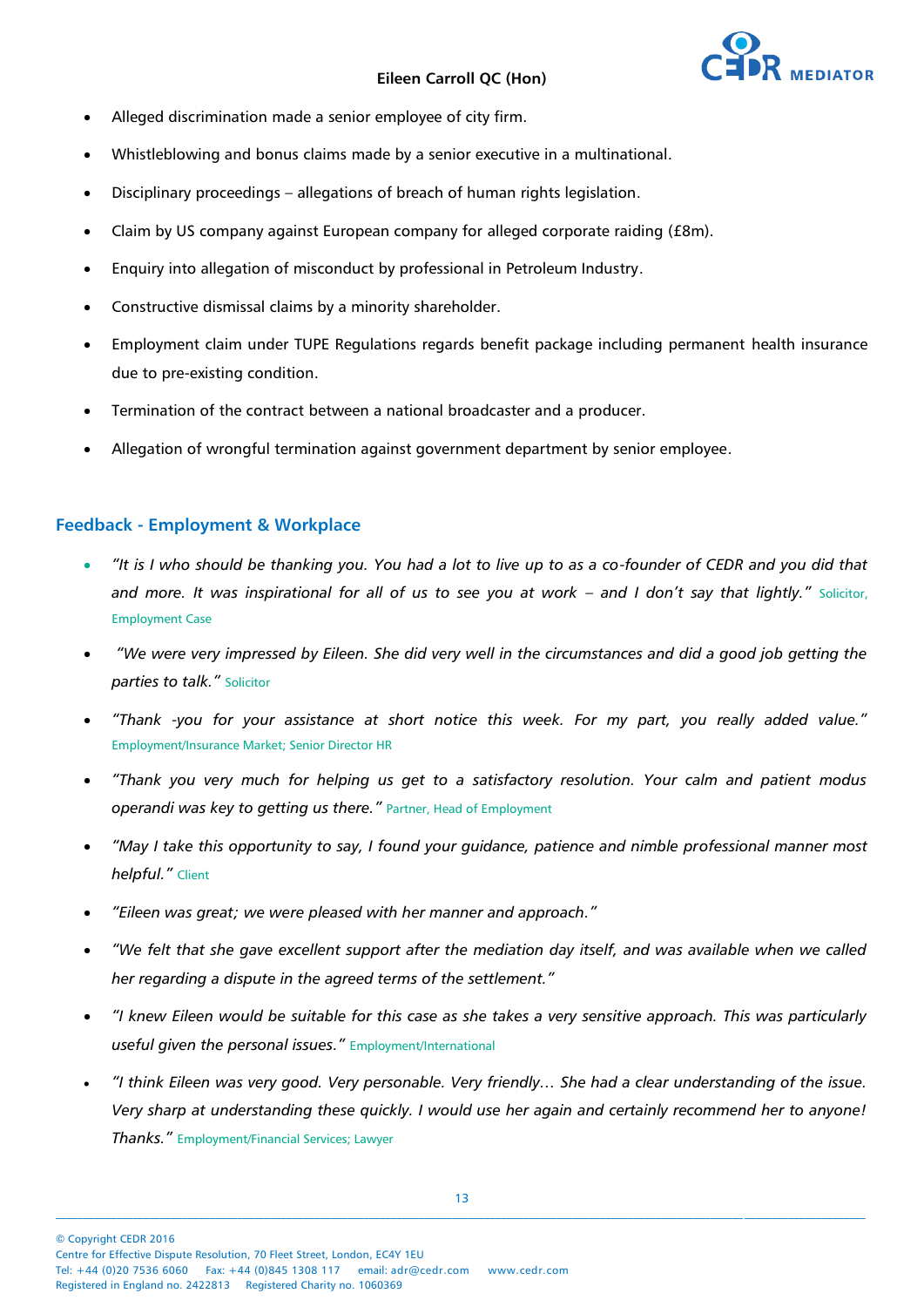- *"Eileen was great, we were pleased with her manner and approach."* Employment/Global Banking; High Value; Property Lawyer
- *"We felt that she gave excellent support after the mediation day itself."* Employment; Property Lawyer
- *"She was very good with everyone and we got a resolution which is always the acid test."*
- *"She was fantastic. We were very pleased and out client was very pleased. We would certainly recommend her to others."* Employment/Technology; International Parties
- *"Eileen was very good, very professional, very persistent and bent over backwards to bring the parties together, but she had an impossible task… Every effort was made to try to get it resolved."* Court of Appeal Employment Mediation
- *"Eileen is one of the best mediators I have ever worked with."* Partner from Magic Circle Firm

### >>**Energy & Natural Resources**

- Energy sector. Dispute in relation to carbon emissions contract linked to Kyoto Protocol and Europeans Emission Scheme.
- International Contract allegations of failure to deliver equipment in relation to deep water pipelines in Central America.
- Cross border warranty and insurance dispute related to failures at a power station in South America.
- Claims of alleged nuisance related to the construction of a Wind-farm.
- Dispute over rights and obligation with regards disposal of chemical waste.
- Claim against multi-national for alleged land contamination.
- Property damage caused by oil from nearby facility owned by an international oil company to a private residence.

#### **Feedback – Energy and Natural Resources**

- *"Many thanks Eileen for your help in achieving this milestone"* CFO, Global Manufacturer
- *"Definitely your job was very good! Mission impossible accomplished!"* Counsel, International Law Firm
- *"my clients found the mediation to be a positive experience, so thank you for that."* Partner
- *"Thanks Eileen, and for all of your hard work to achieve a settlement which makes a great deal of sense given the quantum involved."* Partner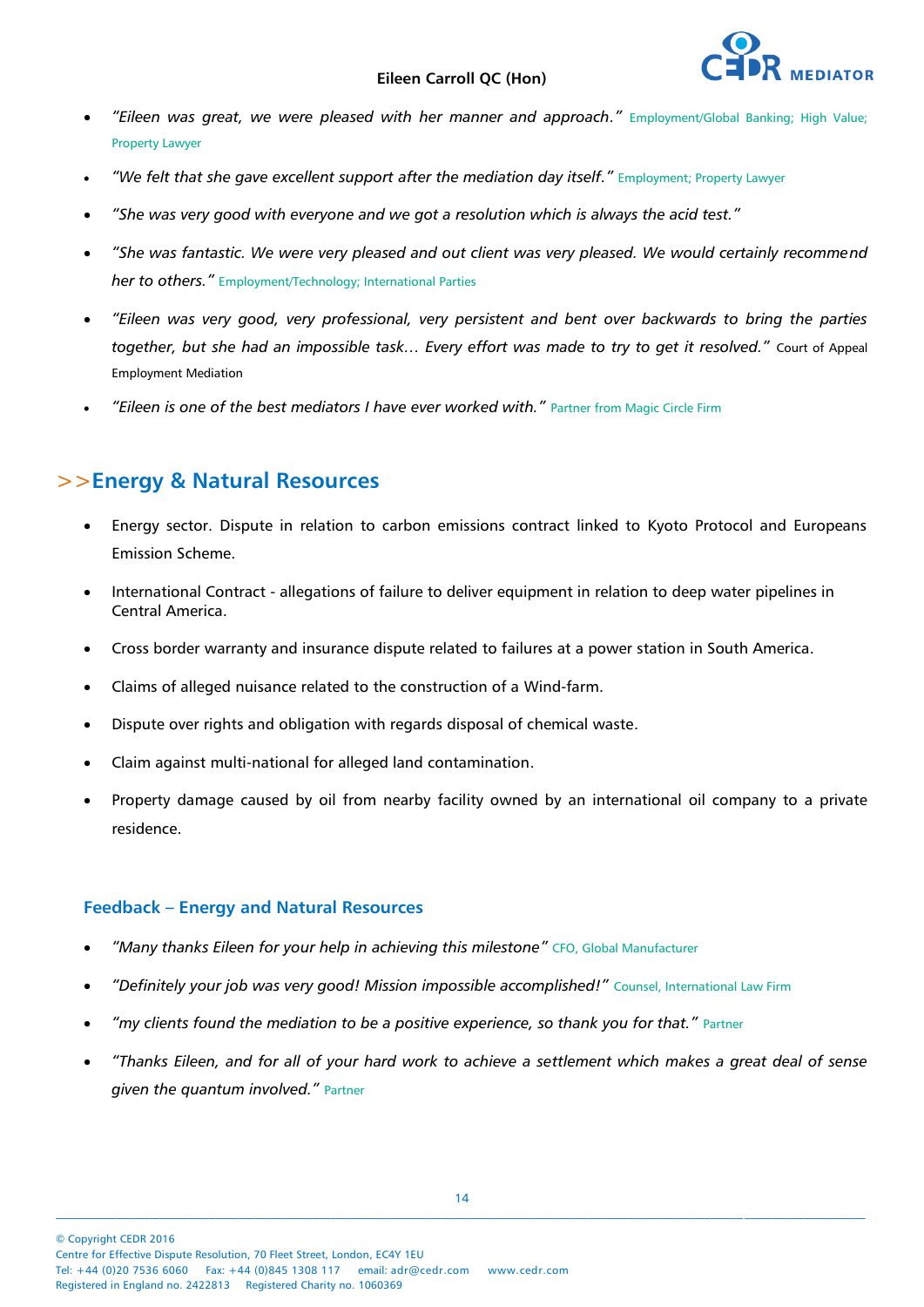

# **>> ICT – Information, Communication & Technology**

During her career as a lawyer and mediator Eileen has worked with a number of FTSE clients in the ICT sector and also has considerable experience working U.S. clients from Silicon Valley.

- Claim involving two international parties for the refund of a software licence and project costs and a counter claim by for full fees due under the contract
- Claim £2.7m in connection with corporate information and communications technology.
- Public sector IT contract dispute with significant value with over 23 attendees and multiple stakeholders, successfully resolved all issues. Over £100m.
- A claim by a systems specialist IT provider against a Pan-European provider of vehicle telemetric services. Claim £2.28 million.
- Involving ICT healthcare, intellectual property, competition and data protection. Ongoing contract successfully resolved all issues. £500 million.
- Terminated contract between software developer and automotive business intelligence provider.
- Healthcare, IP, ICT terminated contract and breach of license agreement for drug databases.
- Breach of contract claim for 5m euros between Finish and UK computer games companies involving the development of new games software.
- Claim related to the sale of games and 'apps' on mobile devices globally.
- A claim for £90 million arising out of the merger between two telecoms companies related to licence agreements for use of infrastructure and the sharing of roaming rights.
- Mediated the re-negotiation of the terms of an on-going contract (for voice and data networking services) which had become derailed.
- Breaches of proprietorial technology and the alleged wrongful termination failure of a joint venture agreement between a telecommunications companies in Asia and the USA.
- Cross border ICT case regarding a framework agreement for a digital media initiative.
- Termination of a software supply, implementation and development contract between a consumer finance company and a multi-national international development firm.
- Breach of contract dispute between a subcontractor and main contractor regarding the supply of services and maintenance of the ICT systems of a UK Government Department.
- Major multi-national claim for non-performance and wrongful termination.
- Dispute over health sector satellite communications contract.
- Claims involving allegations of failure to deliver and implement IT systems- £10 million.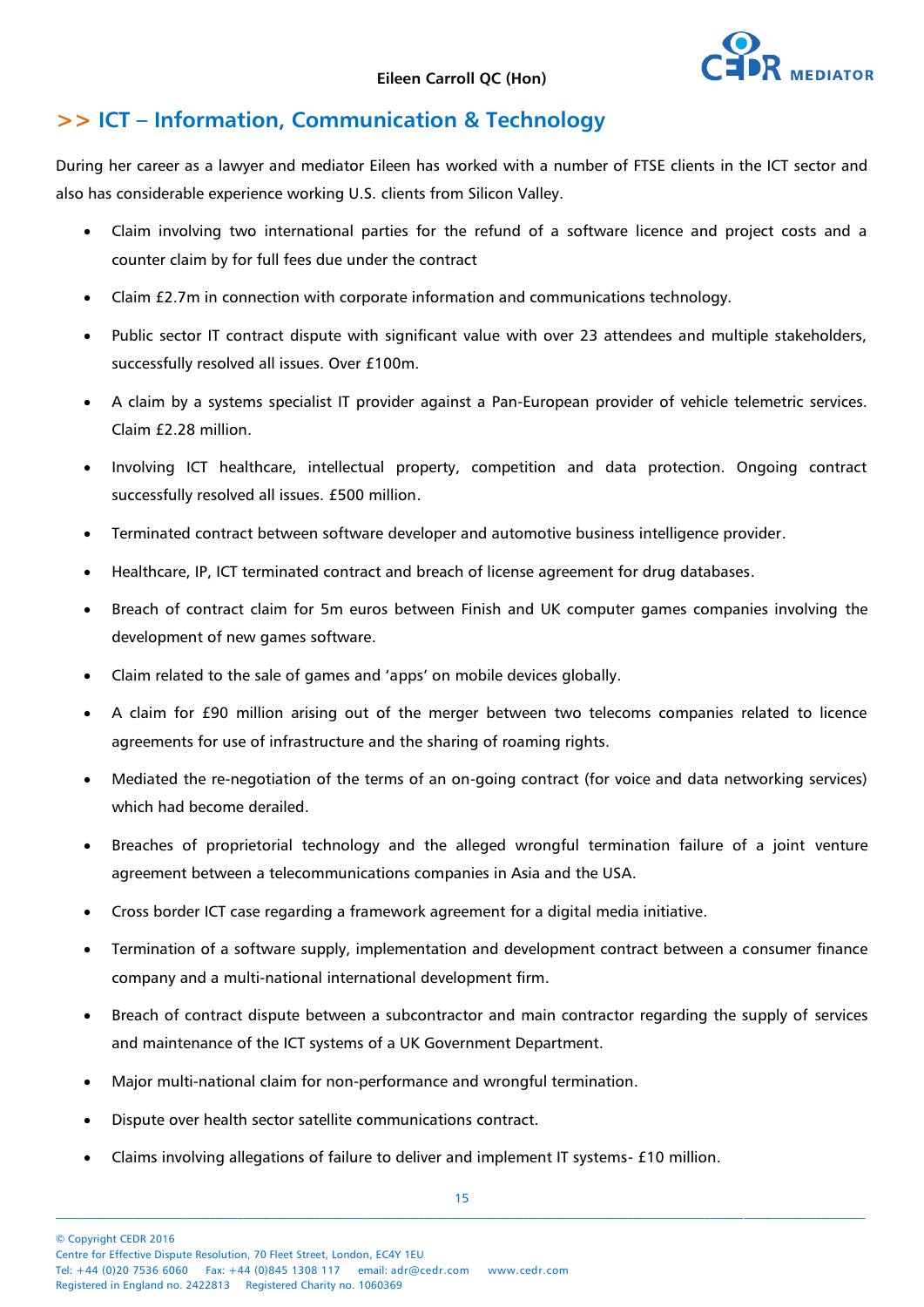

- Renegotiation of long term international retail contract for the provision on ICT services.
- International dispute involving major software supplier.
- Claims related to New technology rights, Authorship, Software quality.
- Cross Border claim over allegations of breach of trade secrets and breach of copyright involving international parties under Californian law.
- Breach of patent and royalty claims.
- Breach of international software/licence claims, royalties.
- IT services claim- £5 million joint venture in connection with toolbar and other design applications.
- Creative games software development- claim for wrongful termination of contract.
- Internet leads generation- claim for breach of contract and non-compliance.

#### **Feedback – ICT**

- *"She was very much on top of things. She was not confrontational which worked to perfection with my client."* Senior Associate
- *"Thank you for your invaluable part in bringing this dispute to closure."* In-House Counsel, Technology Company
- "Thank you for all of your hard work. We really appreciate the efforts you made." In-House Counsel
- *"Many thanks for your input on helping the parties get to an agreed position. I believe that the mediation, and your management of/input to it, were extremely worthwhile, and has allowed the parties to agree a position from which to move forwards."* Partner, Head of Technology, Law Firm
- *"We all thought Eileen was FANTASTIC! from the outset. She worked hard with all the parties. This was a 20-hour long mediation and you could see how she was fully committed from the very beginning until the end. This mediation involved highly emotional matters which she handled to perfection! She knew how to*  get the parties to where they needed to get to." In-house counsel
- *"She was incredible. This was a very difficult case. She was very good at dealing with emotions and keeping everything under control. Her preparation was thorough and she got all the issues very quickly."*  Lawyer
- *"Thank you for your hard work and determination yesterday. Given the personalities it was a very intensive*  day and I appreciate all your effort that went in to reaching a settlement.<sup>*"*</sup> Technology/Creative Industries
- "Eileen had a very sensible, commercial approach and she was very professional in her dealings with the parties. She managed an excellent balance between gaining the client's trust and raising issues for their *consideration."* Telecoms/Technology; High Value; City Partner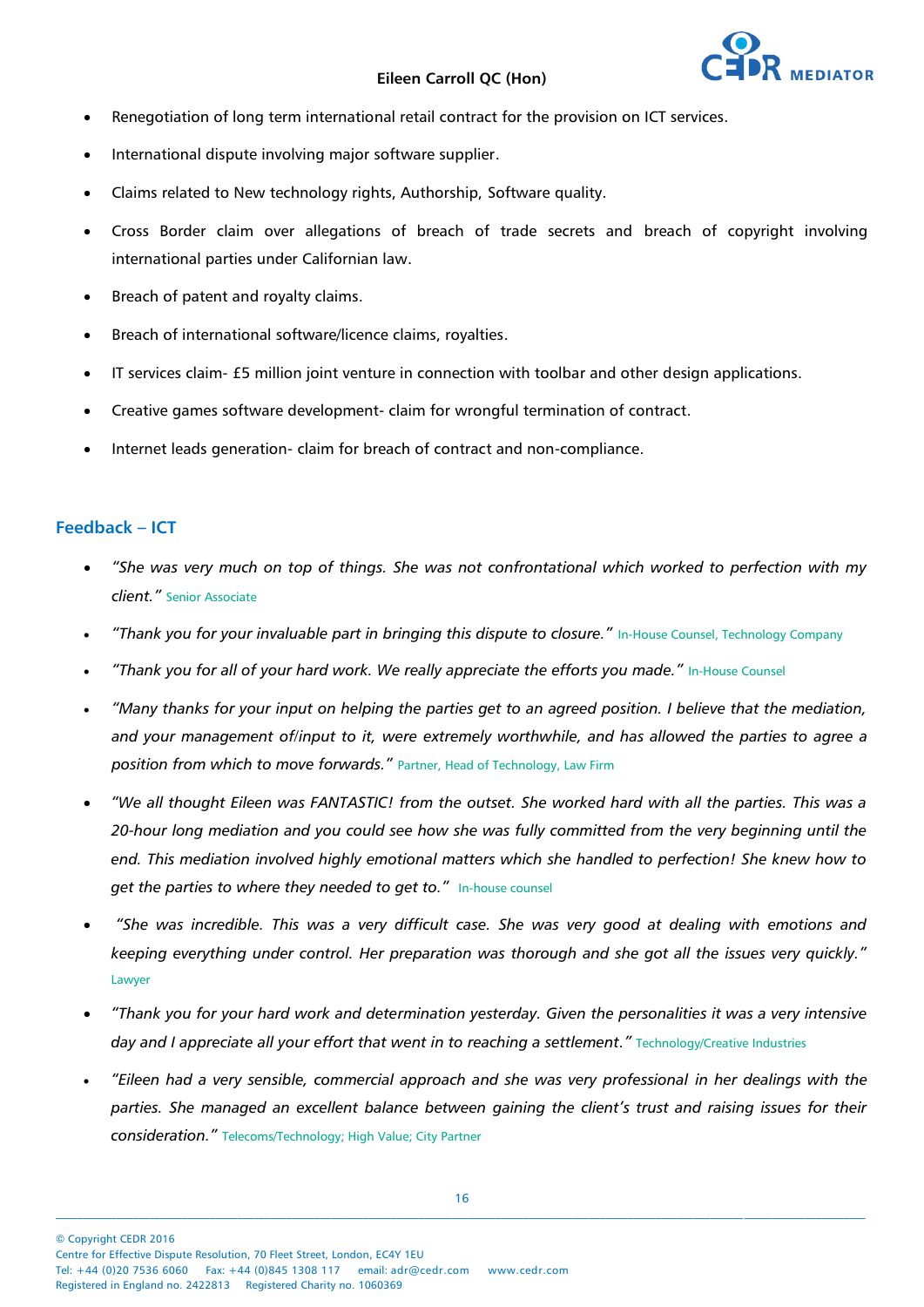

- "*Your ability to digest the issues in the dispute and get down to the substance of the matter was invaluable, it made a profound impact on the mediation process.* "Technology Industry; Entrepreneur
- *"Very impressed… grasped all the issues… whole client team were very impressed."* Telecommunications/public sector
- *"Your style was very energising and a positive experience."* International IT Contract
- *"Eileen managed to get some fairly difficult people to agree." IT/Retailers*
- *"Eileen had a very sensible, commercial approach and she was very professional in her dealings with the parties. She managed an excellent balance between gaining the client's trust and raising issues for their consideration."*
- *"Her ability to get behind the intricacies of our dispute was very impressive."*
- *"Eileen went about it the right way. She was effective in bringing the parties together. We were very happy – unsurprisingly. She was a brisk and good performer."*
- *"Very impressed that she'd grasped all the issues. She did a really good job in moving things forward. The whole client team was very impressed with her."*

*"She smoothed some of the tension and picked up issues quickly. She assessed the situation and took a view about the approach."*

### **>> Insolvency**

- A matter involving liquidation and disclaimer under the terms of a commercial lease for a property being used for leisure and hotels.
- Claim involving insolvency of a financial institution and a dispute in relation to an alleged pre bonus agreement.
- Professional negligence claim against architecture firm for being over budget resulting in client insolvency.
- Film financing case involving group actions against an advisor in liquidation and underlying insurance issues worth  $f12.5m$ .
- Insolvency of a family lumber business and a claim against the patriarch for £3 million and another high value claim against a brother. Allegations of fraud made by the liquidator.
- Claim by a bank against a family business which collapsed with debts of £ 1.6 million. The clients had lodged complaint against the bank with the FCA, local MP and Chairman of the bank regarding the alleged misrepresentation made by the ex-Bank manager.
- Telecoms industry claimant company in receivership.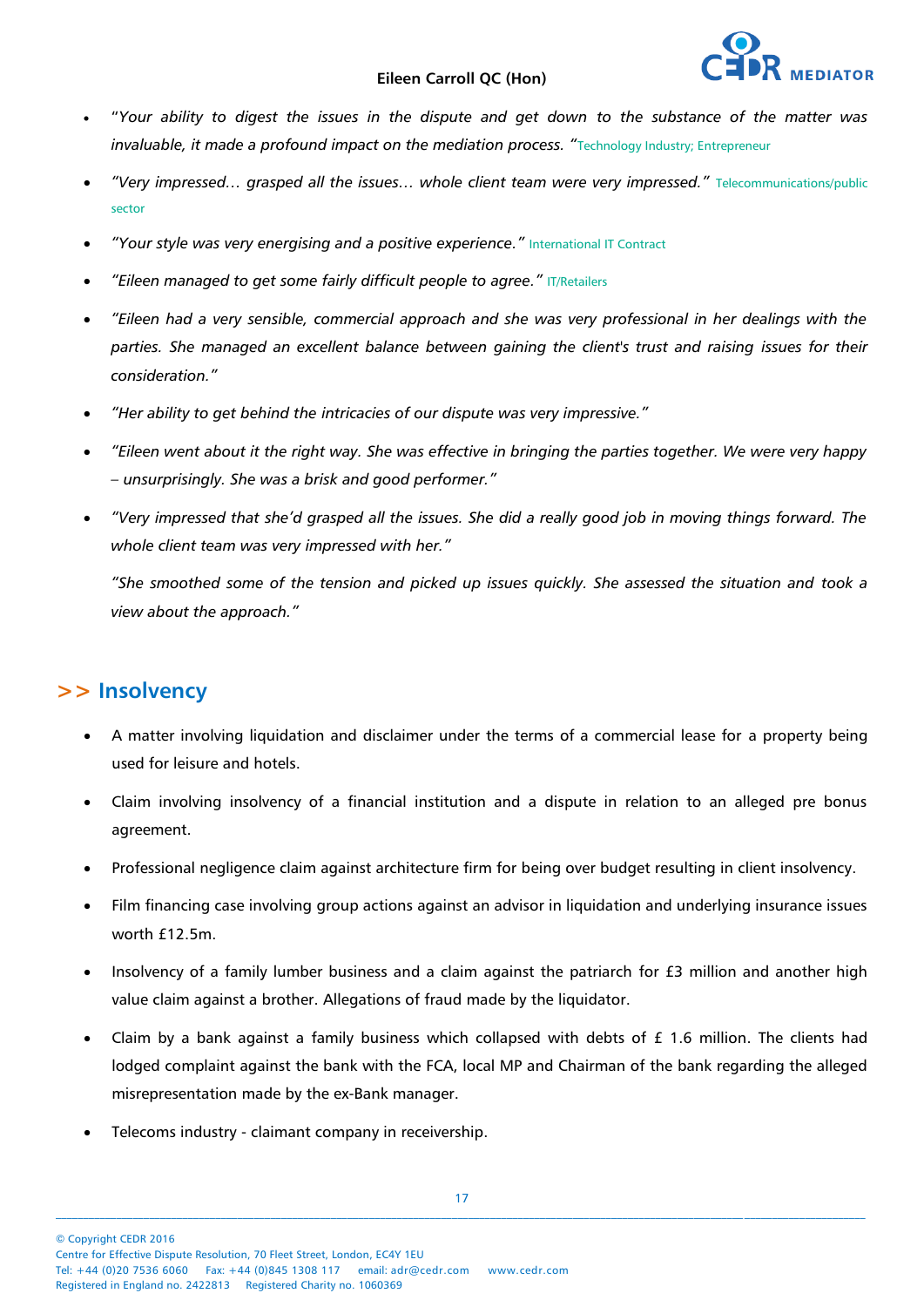

#### **Feedback - Insolvency**

- *"She was very efficient and got up to speed very quickly… I thought Eileen was very competent and helped the parties to achieve a deal on the day. She also picked up our concerns about the emotional aspects of the other side and handled that well."* Family Business/Insolvency
- *"You did a really super job on a tricky wicket."* Partner, Law Firm
- *"I think everyone is pleased that this is now over!"* Partner, Law Firm
- *"The Mediator kept the focus on the task in hand, especially as we were limited for time to reach an agreement."*
- *"She actively encouraged myself and my colleague to think on an outcome that we would be satisfied with and this meant we were able to think through possible solutions far quicker."*

### **>> Insurance / Reinsurance**

During her time in an international practice Eileen advised American clients on insurance coverage issues relating to casualty, property and environmental coverage. She also gave evidence in a US court on Lloyd's coverage and the Lloyd's Market spanning 10 years and worked closely with Lloyd's brokers and underwriters.

- A coverage dispute concerning liability of former partners of a firm in relation to an excess remuneration provision.
- **B**reach of contract, insurance and professional negligence dispute.
- Large multi-party coverage claim negotiations to achieve a settlement fund for underlying litigation. Excess £30million.
- Coverage dispute regarding property damage in connection with a fire at an oil installation.
- Claim by private equity in relation to underlying insurance coverage relating to fire damage.
- Large, multi-party claim for insurance coverage related to an underlying claim for £100million. Over 15 parties engaged in the dispute.
- Disputes mediated include CFA's and funding insurance, brokers' negligence, coverage disputes involving regulator and insolvency, Fraudulent reinsurance, public liability, solicitors and accountancy negligence.
- International trade and credit risk insurance claim for \$25m between the Lloyds of London and a Korean multinational corporation related to a call on reinsurance of counter guarantees and refund guarantees.
- UK and international claims involving primary and reinsurance contracts, including allegations of fraud and material non-disclosure. Claims up to £50 million.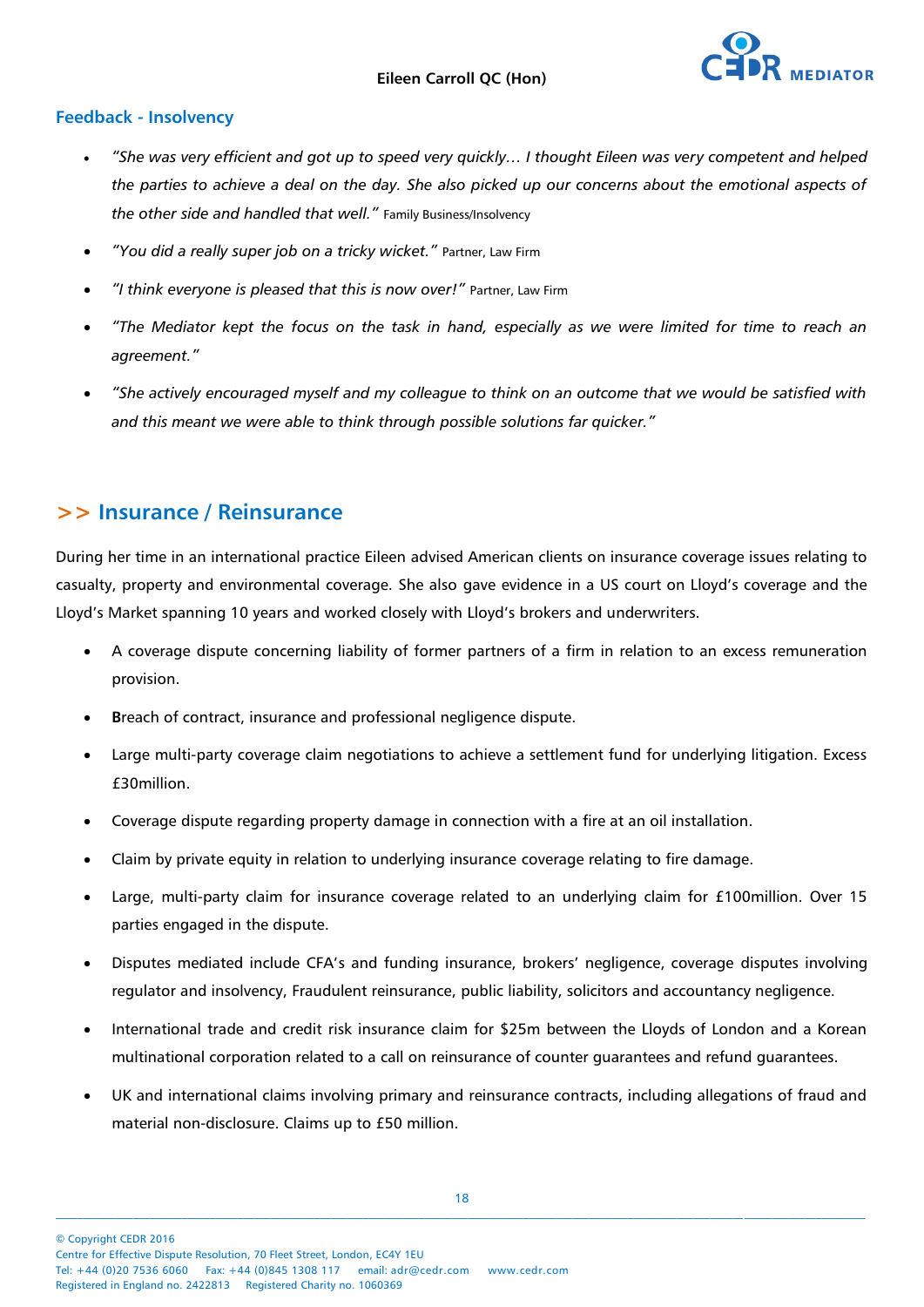

- International credit risk insurance with Lloyds and international parties: professional negligence claim coverage. Financial services/Accountants/Trustees
- Multi-party insurance and copyright dispute regarding Assisted Reproduction Insurance which provides coverage for donors, surrogates and people undergoing IVF. Californian Law.
- Breach of contract dispute between a company hired to conduct bespoke investigations involving insurance governance to improve the standard of risk analysis, and a leading insurance provider. USA insurance broking, copyright trade secrets.
- Insurance and Engineering warranties.
- Offshore financial regulator & professional indemnity insurance.
- Cross border claim related to Credit Trade Insurance.
- Fraud allegations involving public sector and planning.
- Regulator professional indemnity coverage dispute.

#### **Feedback – Insurance / Reinsurance**

- *"Many thanks for your valiant efforts (and stamina) yesterday - the clients were extremely pleased to close the matter, which I can say was against our rather pessimistic expectations."*
- *"it was a tricky case and I think all parties are relieved it is over. Thanks for your efforts at mediation."*  Partner, Law Firm
- *"I have limitless appreciation for the job that you did as a mediator in what I believe was one of the most difficult cases to settle that I have encountered in my nearly forty years of litigating civil lawsuits."* US Coverage Counsel
- *"Thank you for working tirelessly to encourage the parties to settle yesterday. You did a great job and my team is very grateful to you."* Partner, Insurance Case
- *"Well done, it was no easy task for you."* Partner, Law Firm
- *"Excellent platform to go forward, greatly assisted by you."* Partner, Law Firm
- *"Even the hard-bitten American lawyers were impressed with the outcome, and with the energy that you put into the process."* Lloyds Underwriter
- *"Given the personalities on all sides, I know now that we settled because we had a Mediator who could*  keep us all moving forward no matter what. You were masterful!" Attorney, Los Angeles Law Firm
- *"[Thank you for the] energy, skill, and expertise that you brought to the table in London. I know that both my clients were extremely impressed with your efforts and how you managed to bring parties together who had been engaged in a bitter dispute*." Partner, San Francisco Law Firm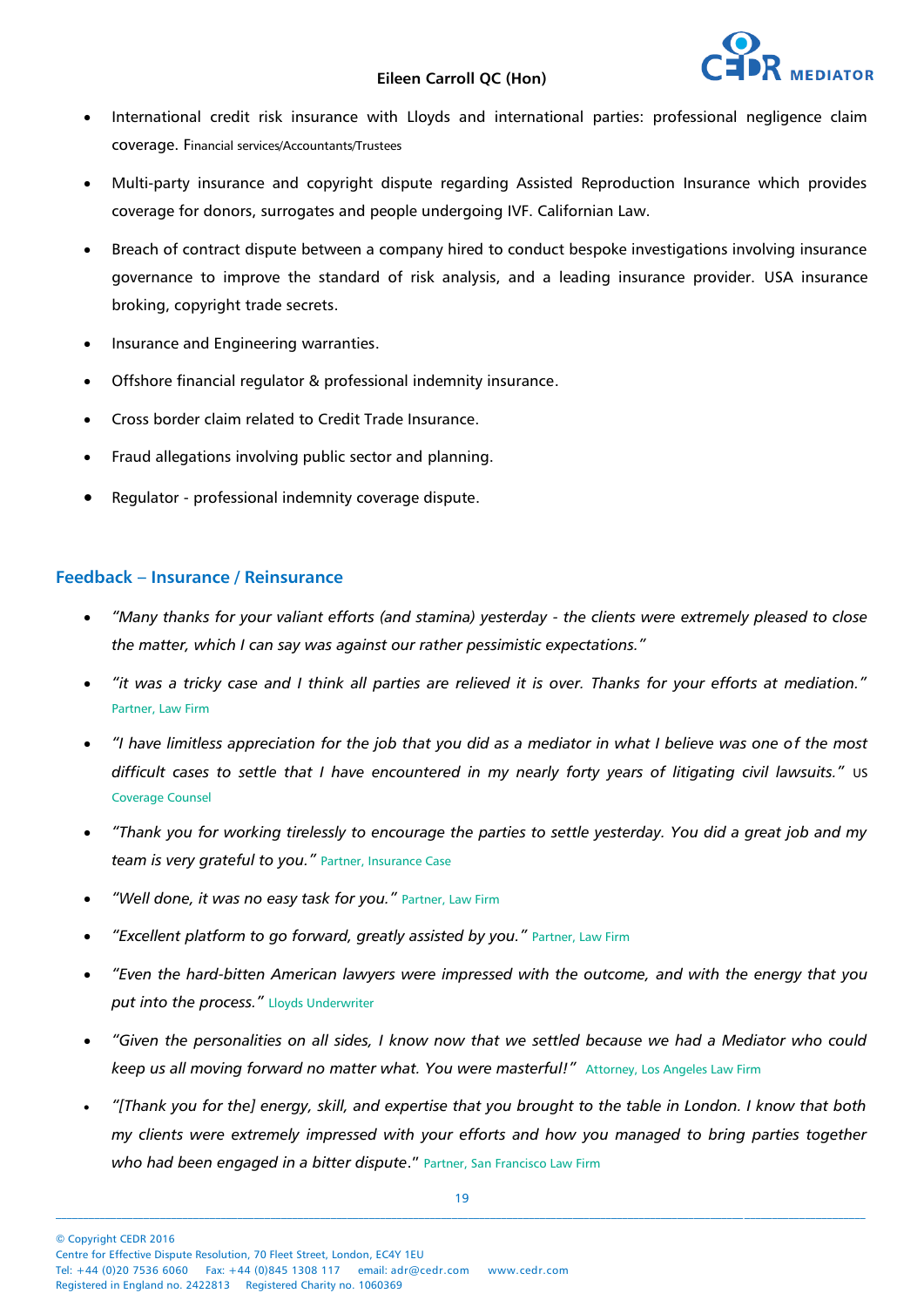- *"[I am] emailing to tell you how much I appreciate the truly extraordinary job you did for all of us. Your quick grasp of the issues in our case and interpersonal dynamics involved, as well as your own force of personality, were crucial to the success of the mediation*." Associate, Los Angeles Law Firm
- *"My client was very appreciative, as was I, of your phenomenal efforts during the mediation. You did a tremendous job of holding together a very contentious and difficult multi-party negotiation*." Principal Attorney, San Francisco Law Firm
- *"Very hands-on approach… which was very effective."* Lloyds Underwriter Lawyer; International Credit Risk; High Value
- *"We are about to sign a settlement with the other party for over £16 million. Can I thank you for all your help in this one as I see the settlement really as an extension of the excellent work you did in the mediation*  in bringing the parties to the table." Insurance; City Lawyer

## **>> Intellectual Property**

- IP rights in regard to the football fixture list.
- Claim in relation to allegations of breach of copyright trademark high profile gaming industry products with international parties.
- Commercial matter involving intellectual property and design of a satellite for ocean bound vessels. Claim for technology rights and options. Claim £13m.
- International Distribution contract, Brazil & Swiss parties approximately €5 Million.
- Involving ICT healthcare, intellectual property, competition and data protection. Ongoing contract successfully resolved all issues. £500m.
- Infringement European design rights, wrongful threats under EU regulations. Claim £2.3 million.
- Trademark infringement of well-known shoe brand.
- Alleged wrongful termination of agreement between a national newspaper and a media company.
- Healthcare, IP, ICT terminated contract and breach of license agreement for drug databases.
- Data protection- third party rights and protection of intellectual property.
- Allegations of breach of copyright, trademark and patents, franchise agreements, allegations of breach of franchise and breach of European regulations.
- Breach of copyright and wrongful trading.
- Telecoms- network merger and licensing agreement and infrastructure dispute.
- Claims involving broadcasting rights for digital TV channels.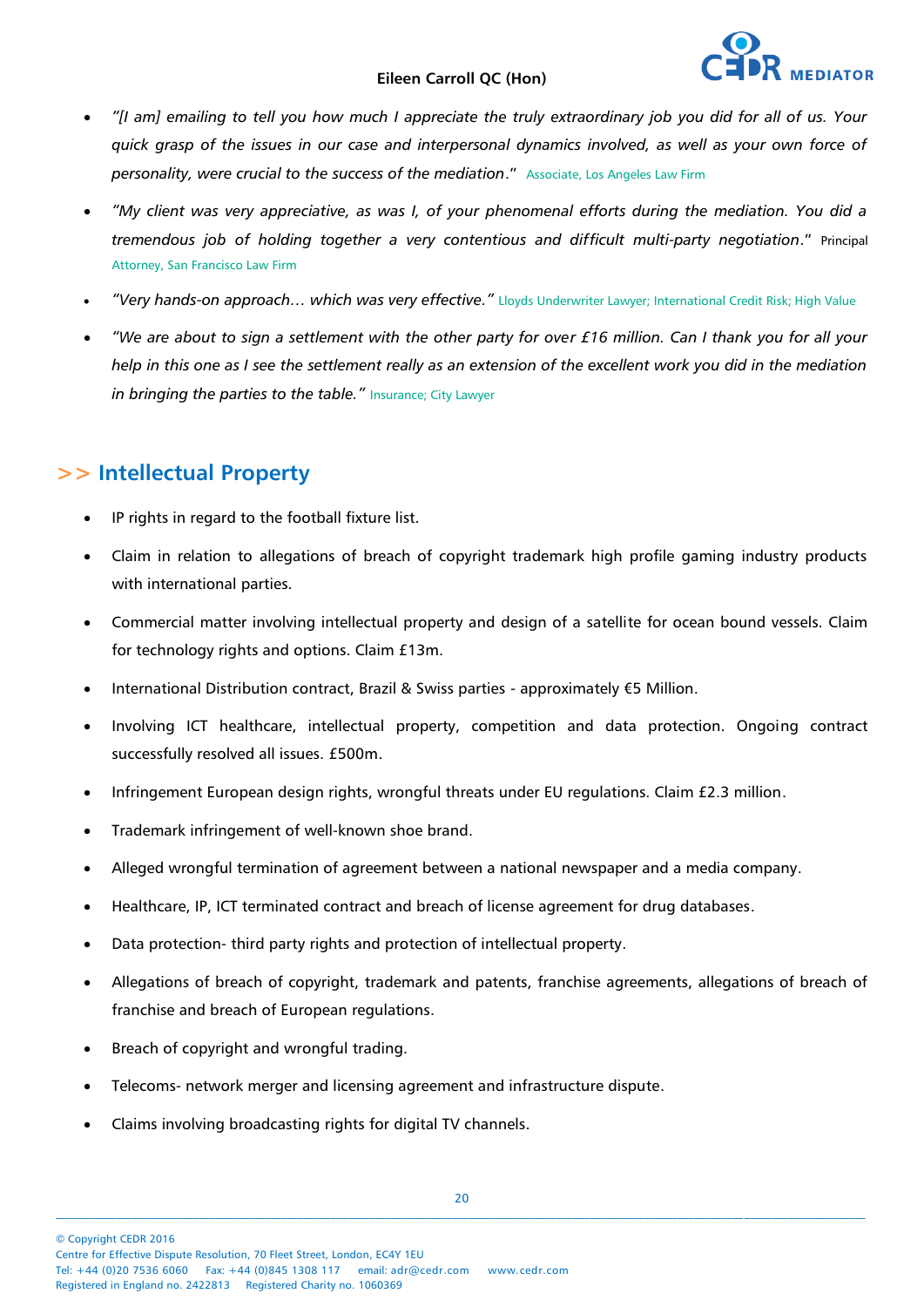- Claim involving entertainment sector- 3D applications, design manufacture and protection of Sensitive Information Act material.
- Internet leads generation- claim for breach of contract and non-compliance.

#### **Feedback – Intellectual Property**

- "Thank you for all of your hard work. We really appreciate the efforts you made." In-House Counsel
- *"I think everyone managed to keep level headed and I thought you got on the top of the real issues really quickly which was very helpful. Will certainly recommend you for other opportunities."* Partner
- *"I was so impressed with your grasp of, what we all believe to be, very difficult issues, as well as the coachlike skills of being very clear and précising. … Thank you for your very impressive holding us together and moving us forward to a conclusion. It is a great relief that through the mediation process we appear to have avoided the costly and time-consuming court appearances."* Director, Leading Media Group
- *"I would like to thank you so much for your time and effort Eileen. You did - I thought - an absolutely superb job in difficult circumstances. You were across the detail, added a lot of energy and never let momentum settle. You were very good company. And as much as your position allowed, you were sympathetic and understanding to our case. We are grateful."* Head of Arts Production
- *"Thank you so much for your assistance and commitment to the process"* Head of Intellectual Property
- *"I'd like to take this opportunity to thank you again for all your help - our ability to get to a settlement was largely thanks to your assistance during the mediation process - not least helping us get the other side closer to a realistic quantum."* Chief Financial Officer
- *"Eileen had a very sensible, commercial approach and she was very professional in her dealings with the parties. She managed an excellent balance between gaining the client's trust and raising issues for their consideration."*
- *"Eileen was very good and we would use her again"* Partner

### **>> Media & Entertainment**

One of the most experienced mediators in the UK, during her 20 years in legal practice in the UK and USA Eileen represented a number of celebrity clients in relation to libel, film rights and character merchandising. As a mediator Eileen is used to managing and relates well to big personalities.

A claim involving a distribution agreement exceeding the cap on Direct Deliveries and Exit charges between two large UK publishing companies.

Case in relation to a breach of distribution agreement in connection to a feature length film.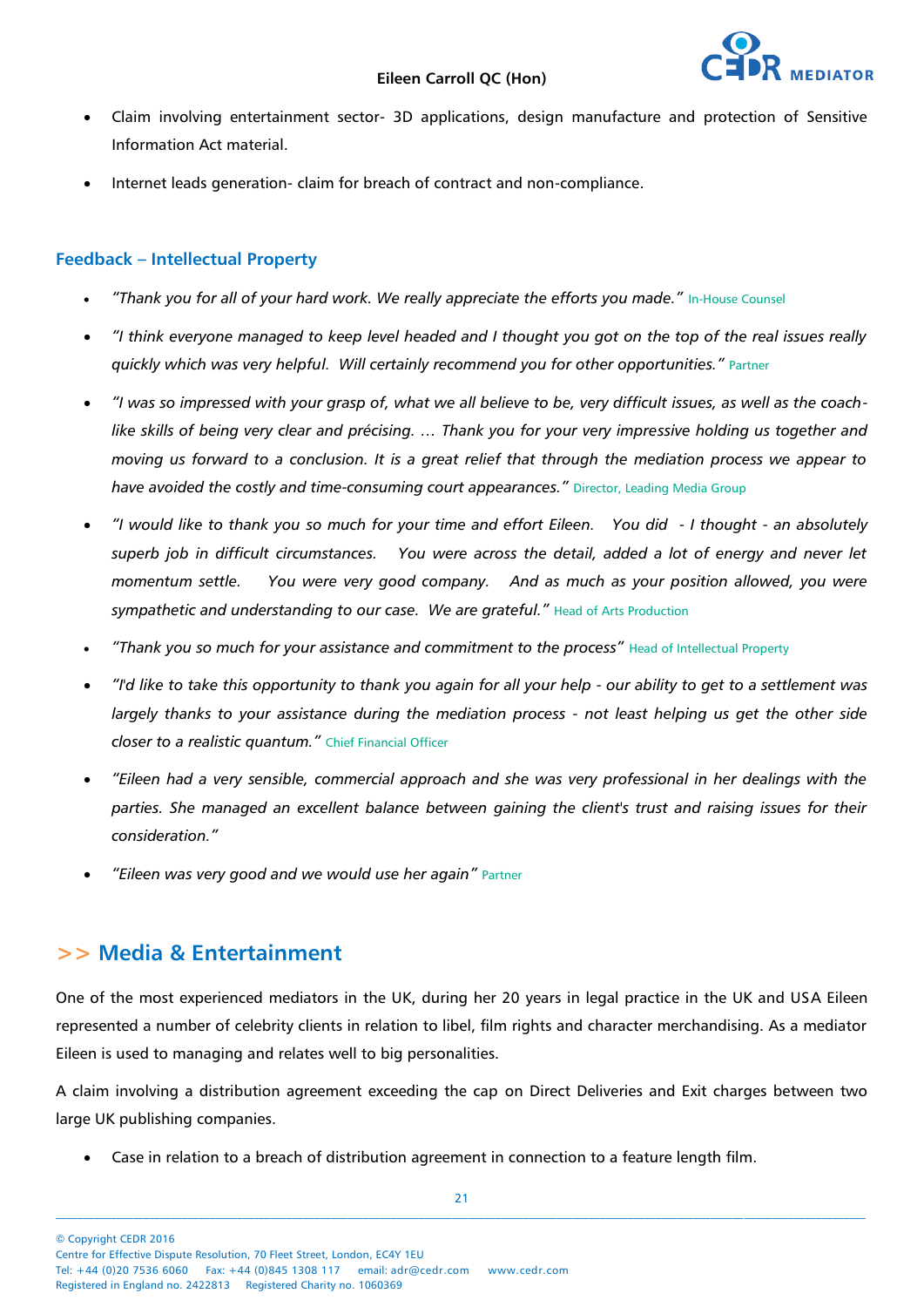

- Claim involving a well know west end theatre in relation to cancellation of a production.
- Claim in relation to allegations of breach of copyright trademark high profile gaming industry products with international parties.
- Claim for a libel action involving a public listed company.
- Claim against high profile city non-executive. Counterclaim / Breach of Contract.
- Professional negligence regarding film financing and tax structures, group actions and claims in liquidations. £12.5m.
- Highly charged case between composer and music publisher.
- Alleged wrongful termination of agreement between a national newspaper and a media company.
- Multi-party case regarding film and book rights for a production due to be aired on national television and cut from the schedule at short notice due to this dispute.
- Music business dispute over publishing rights between publisher and artist.
- Film distribution/rights injunction 5 parties.
- Dispute over a licensing agreement between a Swedish internet film distributor and American film licensor.
- Breach of contract and intellectual property dispute in software industry.
- Claim for non-payment in the telecoms and games sector.
- Breach of confidentiality in relation to the publication of book under the Human Rights Act.
- Grand Prix sponsorship deals.
- Football subscription rights.
- US/European entertainment licence default.
- Privacy and confidentiality rights.
- Renegotiation on sports rights and services contract.
- Media- broadcaster exit package.
- Media- broadcaster business dispute.

#### **Feedback - Media & Entertainment**

 *"We would like to thank you for all your help and assistance yesterday in bringing the above Mediation to a satisfactory conclusion. Without your professional skills and integrity, a settlement would not have been possible and we thank you again for this."* Partner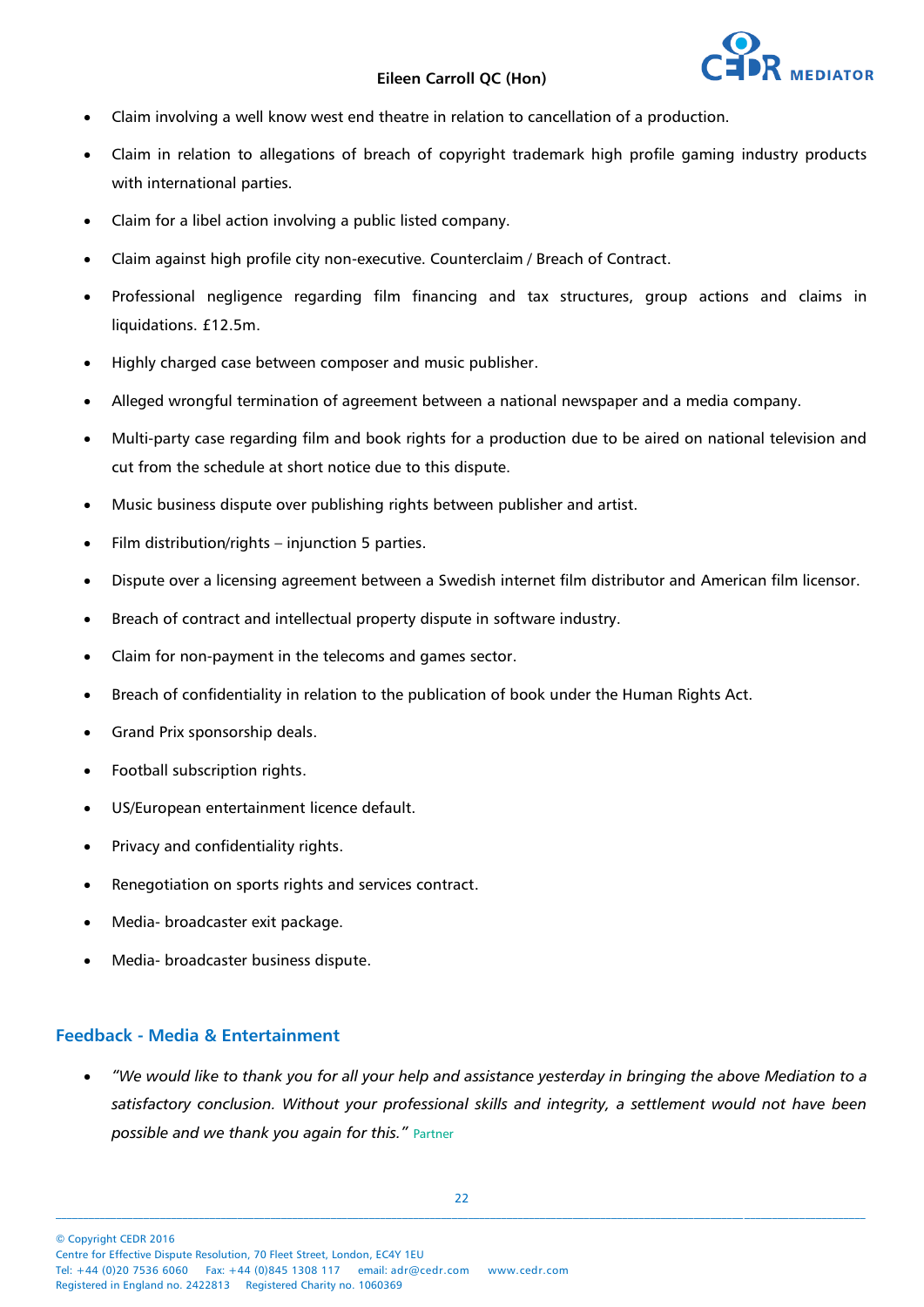- *"I was so impressed with your grasp of, what we all believe to be, very difficult issues, as well as the coachlike skills of being very clear and précising. … Thank you for your very impressive holding us together and moving us forward to a conclusion. It is a great relief that through the mediation process we appear to have avoided the costly and time-consuming court appearances."* Director, Leading Media Group
- *"Without your professional skills and integrity, a settlement would not have been possible and we thank you again for this."* Partner, Law Firm
- *"I'd like to take this opportunity to thank you again for all your help - our ability to get to a settlement was largely thanks to your assistance during the mediation process - not least helping us get the other side closer to a realistic quantum."* Chief Financial Officer
- *"We all thought Eileen was FANTASTIC! from the outset. She worked hard with all the parties and you could see how she was fully committed from the very beginning until the end. She had the right personality to deal with each one of the difficult personalities on the day. This mediation involved highly emotional matters which she handled to perfection!"*
- *"You truly did an admirable job here and we would not have gotten it done without your superb efforts."*
- *"I and my client are extremely grateful. Thank you very much indeed."*
- *"Her firm and gracious tenacity contributed greatly I am sure to the conclusion of a successful mediation of a complicated situation and she is to be congratulated."* Film Producer
- *"[This was] a very high profile case involving protection of privacy…very impressed, I would definitely use her again."*
- *"I felt the Mediator was exceptionally helpful and I cannot think of any suggestions for her to be more so."*

### **>> Partnership & Shareholder**

During her career as a lawyer Eileen assisted her own City partnership, using mediation to deal with exiting partners and she also advised on a number of professional partnership breakdowns, working with one of the leading barristers in this field. As a mediator she has frequently been called upon to mediate partnership breakdown and is highly regarded for her sensitivity and patience in this difficult area. Her own experience gives her a greater depth of understanding of the underlying issues.

Recent cases involve one of the largest multi-party partnership failures, exits from magic circle firms, family business breakdown, expulsion from partnerships, minority shareholder disputes, claims under LLP's and team moves.

- A land development, partnership dispute between siblings involving property ownership, farm assets and the potential serving of a compulsory purchase order from local authorities.
- Partnership dispute in relation to land development. Over £40 million.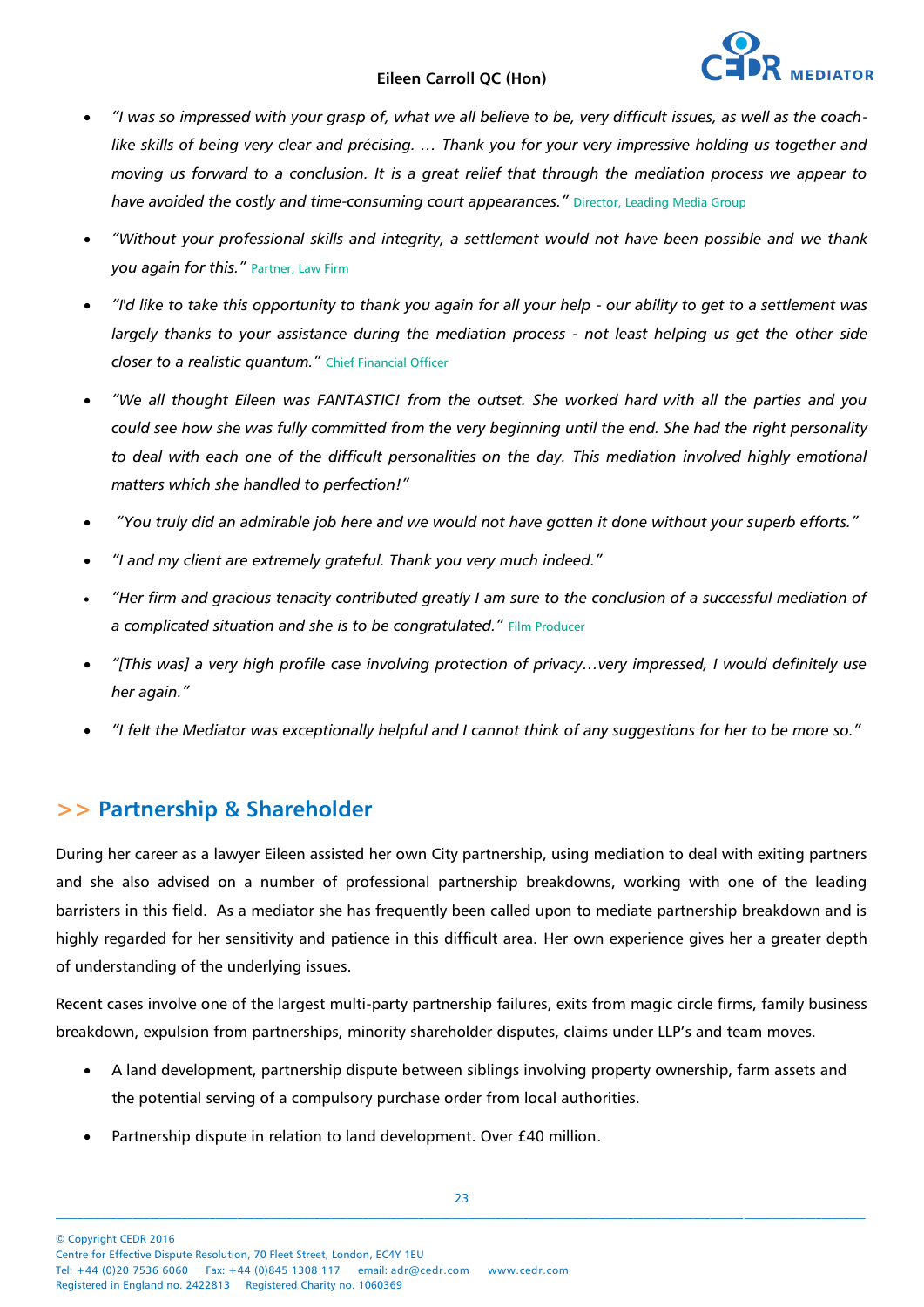

- Partnership dispute involving a partner exercising his effective power of veto under partnership agreement clause to stop decisions being made and other internal issues.
- Unfair prejudice, constructive dismissal and fraudulent transfer of shares.
- Law firm partnership closing accounts and valuation of partnership capital.
- Large multi-party solicitors' firm partnership failure with complex issues related to personal guarantees, partnership property and rights of indemnity.
- Dissolution of a majority-minority banking partnership with disputes over the terms of voluntarily winding up the partnership.
- Claim of wrongful termination of a telecommunications partnership.
- Highly sensitive departure of a senior partner from a magic circle law firm.
- Commercial partnership- minority shareholder dispute involving accounting and taxation issues.
- Partnership dissolution- accounting / tax claims against former partner and new entities.
- Partnership claim for expulsion.
- Corporate shareholder dispute.
- Construction- dismissal / minority shareholder action.
- Family business breakdown.

#### **Feedback - Partnership & Shareholder**

- *"Her performance was really very impressive."* Client
- *"As always, she was excellent, friendly and informal."* Partner, Law Firm
- *"We were very impressed by Eileen. She did very well in the circumstances and did a good job getting the parties to talk."* Solicitor
- *"Pre-mediation contact was the best I have seen … it enabled her to gauge expectations and formulate her strategy for the mediation."*
- *"Compliments don't come easily from my client so for him to say he was 'highly impressed' and ask me to 'convey his appreciation to her for a terrific job' is amazing."*
- *"She was very good; excellent. She was great at controlling so many senior people."*
- *"It was and is fantastic to have it resolved, you were quite brilliant…my only regret is that we did not undertake your services many years earlier, with my most sincere thanks to you for your superb efforts."* Partnership/Accountancy; Off Shore Trust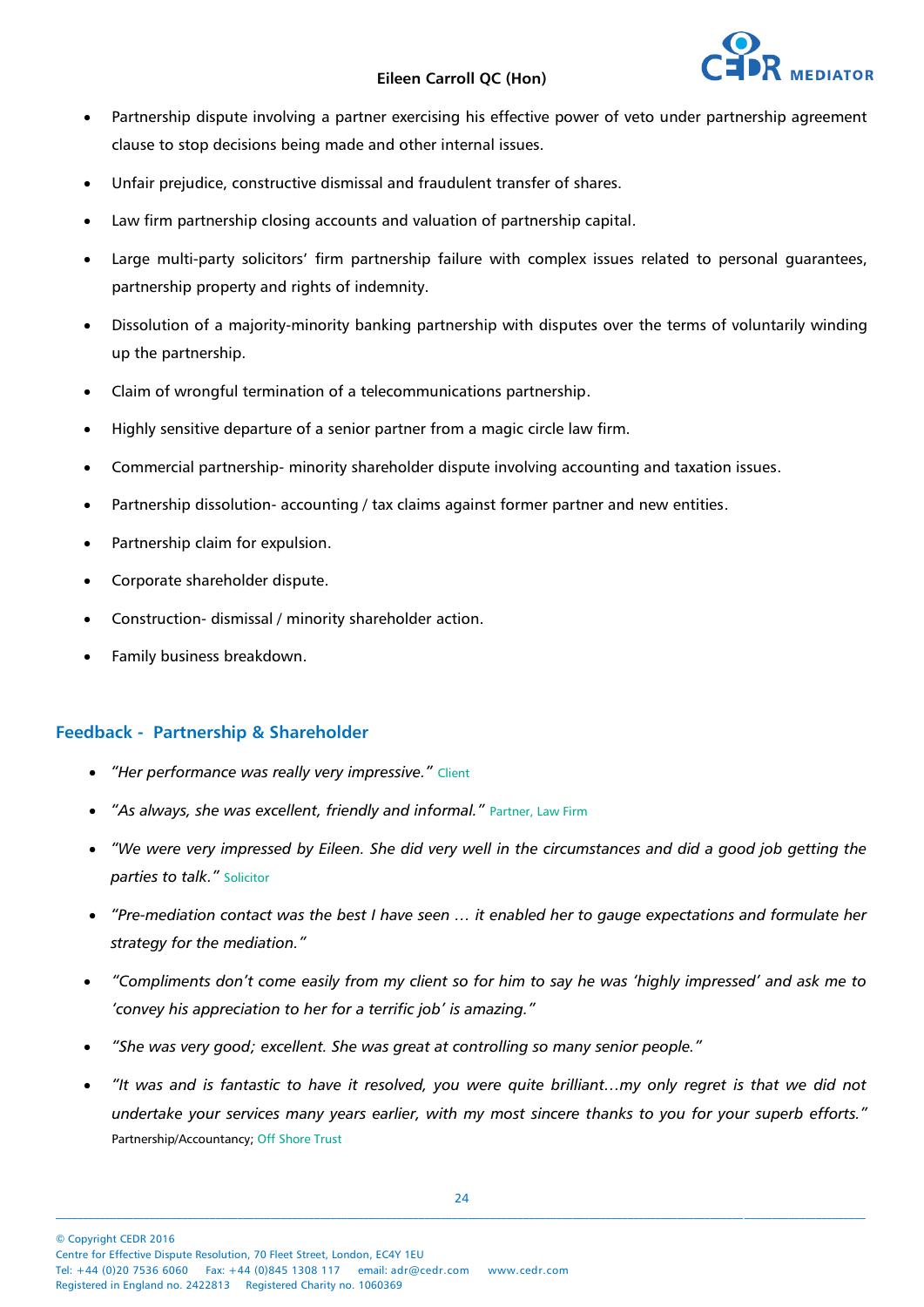- *"Brilliant … the best mediator they [the client] have seen by far."* Partnership
- *"Eileen's pre-mediation contact was the best I have seen … it enabled her to gauge expectations and formulate her strategy for the mediation."* Partnership
- *"A conciliatory approach, professional, properly prepared, knew the applicable law and how to handle the parties."* Minority Shareholders
- *"Eileen was very good given claimants were emotionally attached to issues."* Family Business

### **>> Professional Negligence**

During her career as a lawyer she advised property, banking and professional services clients in relation to alleged professional negligence claims.

Recent mediation experience in this sector includes: international bankers' claims against developers and values; City regulator claims against IFA's and denial of coverage; Post corporate acquisition involving off-shore trusts, architects and alleged defective designs, designers and defective design of sports stadium. Overseas multi-party (44) property development failure.

- Coverage Dispute regarding property damage in connection with a fire at an oil installation.
- Claim involving failure to give finance advice in relation to film bridging finance. £16 million.
- Claim by private equity in relation to underlying insurance coverage relating to fire damage.
- Allegations of negligence in relation to advice pertaining to equalise retirement ages.
- Film financing case involving group actions against an advisor in liquidation and underlying insurance issues worth £12.5m.
- Claim for alleged negligence in managing a receivership and assets of an international leisure business.
- Professional Negligence against offshore trustees for alleged failure to implement certain transfers. High net worth individual.
- Alleged failure to advise on correct tax elections. Claim was £3 million.
- Multiparty claim in relation to alleged poor advice for buy to let investors.
- Professional negligence claim regarding service of notice under the leaseholder enfranchisement act. Claim £6.1m.
- A professional negligence claim by trustees of a pension fund against consultants and professional advisors in connection with equalisation of pension benefits.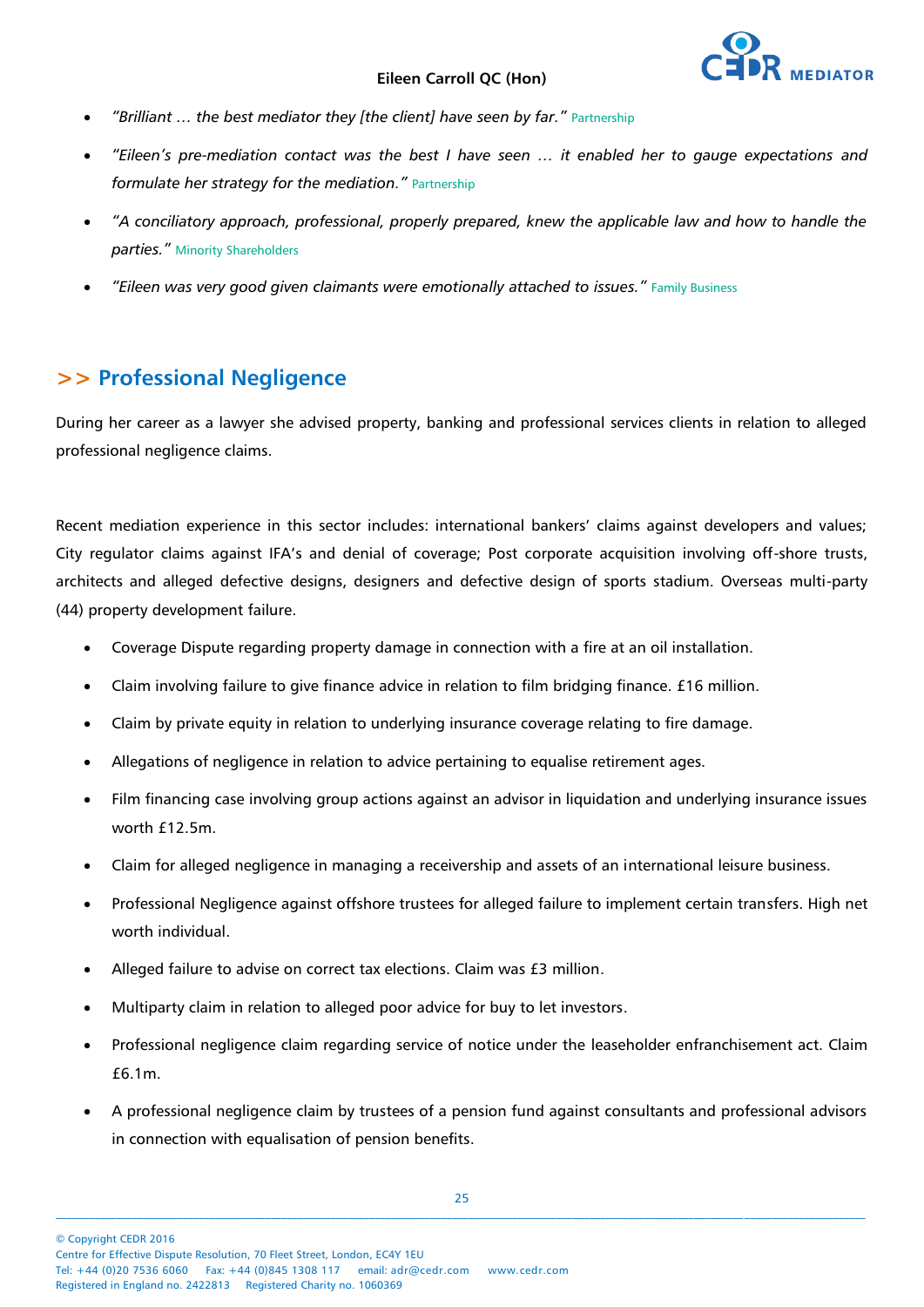

- Claim for capital performance in relation to super prime London asset management in excess £75 million.
- Professional negligence claim against architecture firm for being over budget resulting in both the client and the client's parents losing their homes.
- Court of Appeal, professional negligence claim arising from a loan transaction.
- Professional negligence claim against a barrister in relation to advice given to a charitable trust.
- Financial services, professional negligence claim in connection with alleged negligent advice on a final salary scheme.
- Claim of an alleged failure on the part of an investment management firm to properly manage the portfolio of a high net worth individual resulting in losses of £25million. Key issue of whether the asset manager was under obligation to rebalance the portfolio.
- A Financial Services claim for professional negligence involving off shore trusts in connection with investments in hedge funds and other illiquid assets.
- Claim involving a £50 million property development which failed and subsequently went into liquidation. The claims were made International investors, and involved off shore trusts.
- Professional negligence, multi-party, banking, mortgage fraud in excess £5 million.
- Mortgage fraud, multi-party.
- Bank claim against international valuers.
- Professional negligence, high net worth individual against asset management claim £37 million.
- Several bank claims for fraud and professional negligence against a number of finance professionals.
- Allegations of professional negligence related to a partnership dissolution.
- Negligence claim against solicitors advising on finance and property development.
- Regulator- professional indemnity coverage dispute.
- Claim involving design failure of a sports stadium and associated facilities.
- Claim for alleged professional negligence in corporate acquisition involving offshore trusts- £2 million.
- Claim for non-disclosure under corporate acquisition and third party claims.
- Claim against architects for alleged failure of design in major infrastructure projects.
- Claim for alleged loss of chance involving maritime claims. £20 million.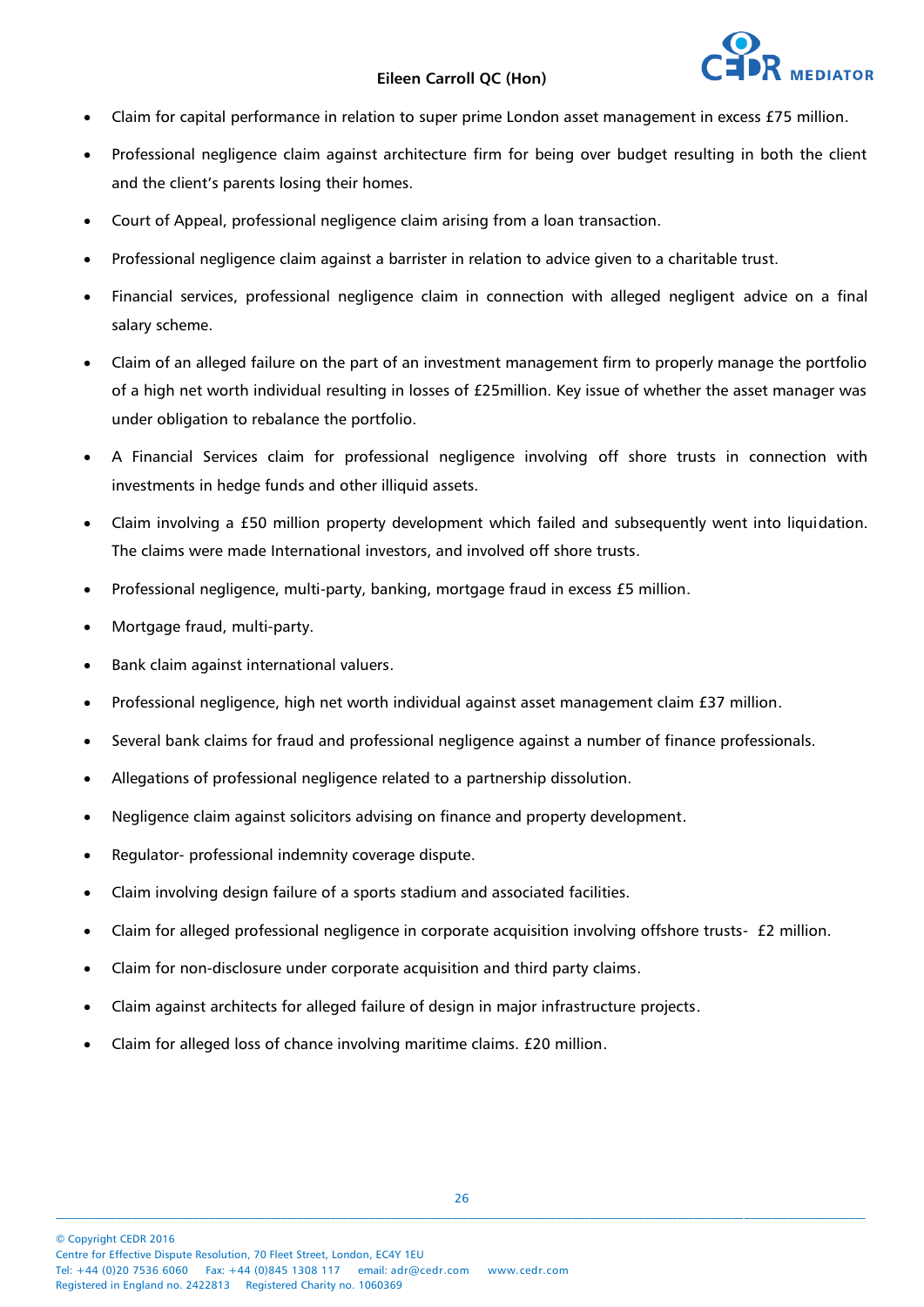

#### **Feedback - Professional Negligence**

- *"It was complicated and she dealt with it well. Strong point was the way she dealt with personalities interpersonal skills understood the commercial drivers."* Solicitor,
- *"She was great, very good. We were very happy with the result and were very grateful."* Partner, Law Firm
- *"Thanks Eileen - well done for persevering!"* Partner, Law Firm
- *"I attend lots of mediations and yesterday's was one of the best I've been involved in for a while primarily because of your approach."* In-House Counsel
- *"The mediator was "brilliant", she handled everything very well."* Partner, Law Firm
- *"Your heroic efforts were appreciated."* Partner, Law Firm
- *"I am 100% certain that this settlement simply could and would not have been achieved without you. I and my clients are extremely grateful."*
- *"Just a line to say I thought your approach to the mediation on Tuesday was notably different and more valuable than all of the mediators I have seen at work before."*
- *"She also picked up our concerns about the emotional aspects of the other side and handled that well. We would be happy to use her again."*
- *"We all really liked the way you approached the day, the plenary session and the actual negotiations. So a big thumbs up from all of us."*
- *"I thought your approach to the mediation was notably different and more valuable than all of the mediators I have seen at work before."*

### **>> Property**

During the early part of her career Eileen specialised in property litigation and represented many FTSE clients and developers on matters such as rent reviews, dilapidations, landlord and tenant issues, rights of way, easements, trespass.

Recent mediation experience includes major claim involving over 100 central London prime real estate and high net worth international investors, prestige property developments, rights of way, environmental damage by a major oil company, property development financing disputes and related professional negligence, surveyors' negligence, hotel ownership transfer, bank's claim against developers for a failed joint venture, renewal of lease for Eastern European Embassy.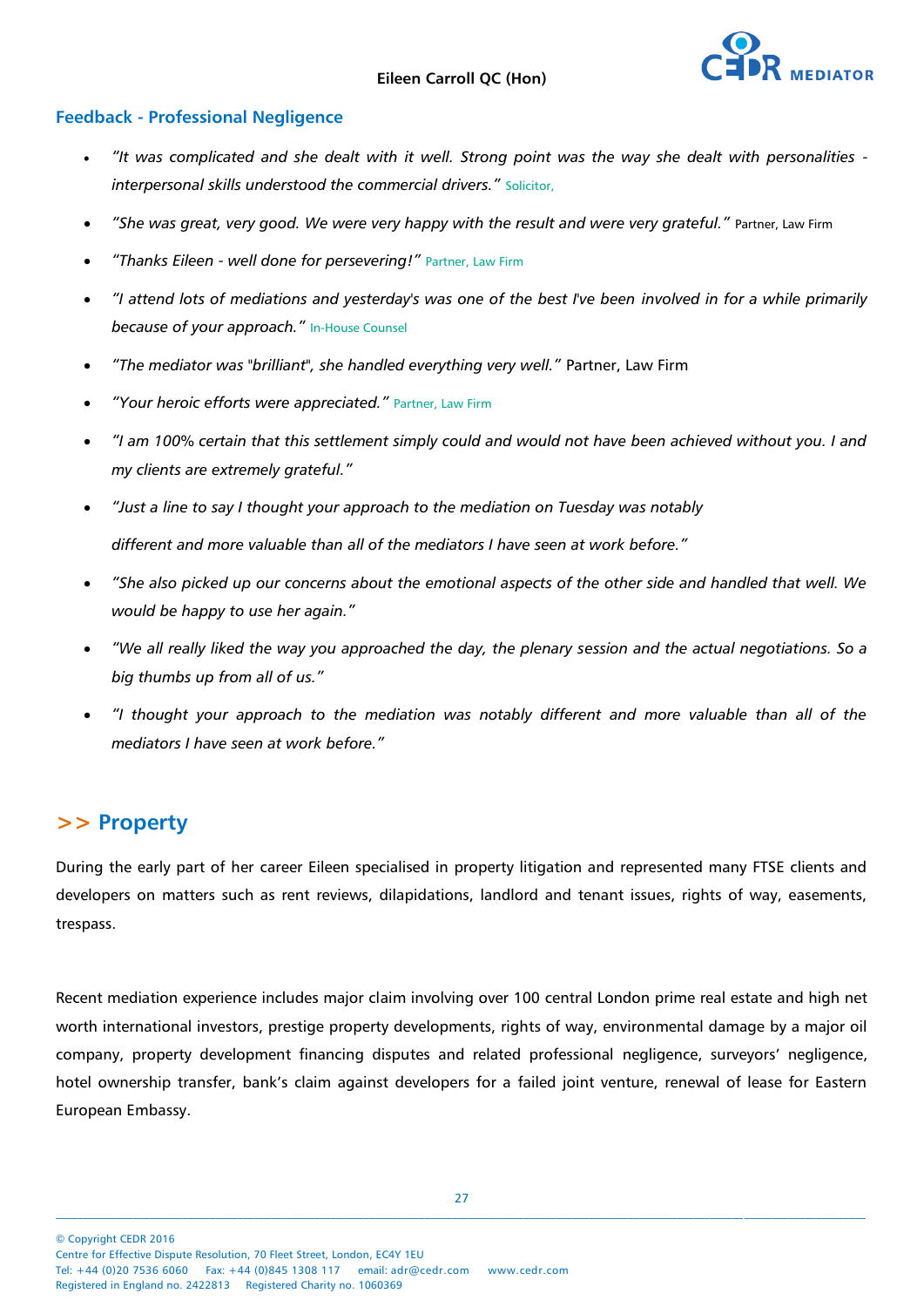

- A claim involving a tenant of a substantial commercial premises and the break in a lease agreement.
- A matter involving liquidation and disclaimer under the terms of a commercial lease for a property being used for leisure and hotels.
- Claim concerning a break clause in a lease and whether it has been properly exercised.
- Professional negligence claim regarding service of notice under the leaseholder enfranchisement act. Claim £6.1m.
- Claim involving a £50 million property development which failed and subsequently went into liquidation. The claims were made by International investors.
- Claim involving chain of hotels and transferred ownership of long-term lease and loan note financing.
- Claim involving allegations of failed property development joint venture- misappropriations of funds involving offshore trusts.
- Claim made by a Middle East based asset management company for a capital performance bonus related to a portfolio of nearly 100 properties.
- Cross border multi-party property claim (44 claimants) related a large multi-use property development that failed following an extreme property price slump in the region resulting in loss of investment.
- Dispute between two high net worth individuals over the wrongful termination of licence to occupy premises in London's most exclusive address. Related Divorce proceedings and media interest.
- Bank claim against developers under joint venture.
- Renewal of Lease of an Eastern European embassy property.
- Property Development over alleged breaches of 6 joint venture vehicles.
- Property development/joint venture dispute.
- Environmental Property dispute.
- Right of Way dispute involving high net worth individuals.
- Property disputes arising from commercial property transactions.
- Property Development and E/O insurers PL coverage.
- Property Development joint venture.
- High profile London property development by overseas investors.
- Planning dispute with a local authority.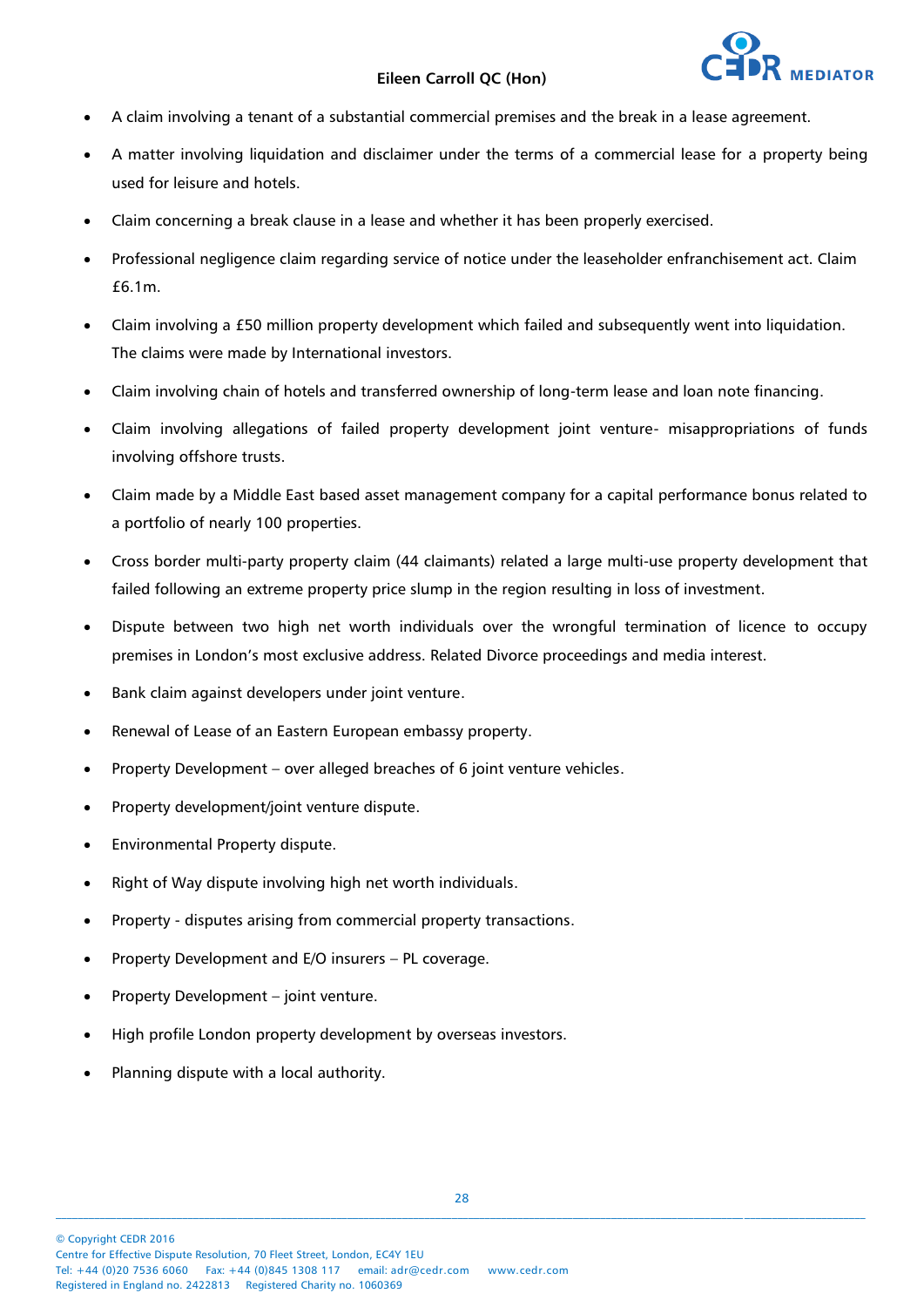

#### **Feedback - Property**

- *"She was very effective and we were very happy with her. This is the first time I've used her and I would definitely use her again."*
- *"The mediation was certainly one of my highlights in 2015!"* Partner, Law Firm
- *"I would like to thank you for all the hard work that you put into the mediation on Monday. You must have been exhausted as we were. You were absolutely brilliant in conducting the mediation. Your approach and manner did encourage us to look at the bigger picture"* Client
- *"Eileen was very capable, well-prepared, grasped the legal issues almost as well as the lawyers representing the parties and also understood the commercial elements of the dispute."*
- *"Eileen is my no. 1 mediator."*
- *"I cannot compliment Eileen enough on her approach to the matter. She was thorough and well informed and had an extremely helpful manner. She was instrumental in a settlement deal having been brokered."*
- *"I thought Eileen was very capable, well-prepared, grasped the legal issues almost as well as the lawyers representing the parties and also understood the commercial elements of the dispute."* High Value Property Portfolio
- "An excellent facilitator. She made sure that the mediation kept moving at a fast pace." Property/Renewal of Embassy Lease in Eastern Europe
- *"This dispute was expertly handled. She also picked up our concerns about the emotional aspects of the other side and handled that well."*

## **>> Public Sector**

- A claim within the rail industry involving the categorising of franchisees and labour costs.
- Dispute between the Department of Transport and Rail Franchisee in connection with run off costs at the end of a Franchise agreement. Over £10 million
- Public Procurement in the Health Sector in relation to allegations of breach of public contract regulations 2015 (PCR).
- Claim arising out of a joint venture agreement involving public sector and private enterprise involving allegations of breach of contract, unfair exclusion and breach of procurement law
- A claim of alleged Breach of Public Contracts Regulations within the Health Sector.
- Claim £2.7m in connection with corporate information and communications technology.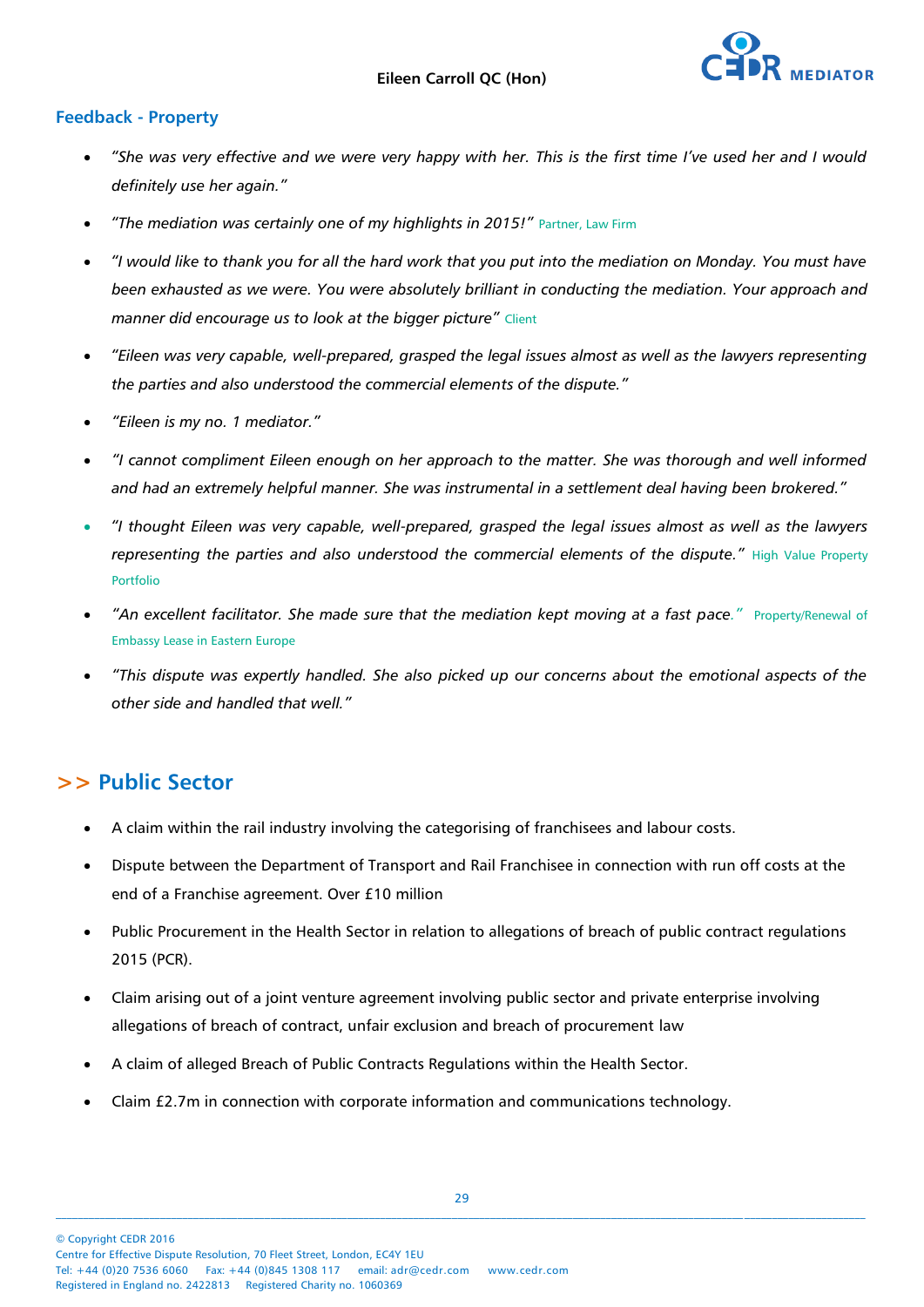- Outsourcing contract dispute involving a security company providing electronic tagging equipment and management services to the Ministry of Justice.
- Claim involving a Government Department (£50m) related to the design and build of a national database over failures in performance and delays in deployment.
- Allegations of fraud by an employee of a local authority in relation to a change of planning application to increase the scope.
- Claim by charity against local authority for alleged breach of contract £200,000.
- Claim by international company against government department claim £3 million.
- PFI projects in the Education Sector.
- Dispute over health sector satellite communications contract.
- Two multi-million PFI contract disputes related to the outsourcing of soft services for a Hospital Trust.
- Public sector, IT contract dispute with significant value with over 23 attendees and multiple stakeholders.

#### **Feedback - Public Sector**

- *"Many thanks for your input on helping the parties get to an agreed position. I believe that the mediation, and your management of input to it, was extremely worthwhile, and has allowed the parties to agree a position from which to move forwards."* Partner, Law Firm
- *"At times I thought that we were not going to be able to reach a resolution but I am sure that it is testament to your skills that you kept the parties working."* Partner
- *"Thank you. I thought you were fabulous!"* MD, Rail Industry
- *"This mediation needed someone of your calibre and authority which you mixed perfectly with sensitivity and humour."*
- *"Eileen was excellent. She was very effective and we were very happy with her."*
- *"My client and I feel that you made a very valuable contribution, and we particularly appreciated the close analysis you had undertaken of the materials, and the helpful suggestions and challenges you provided."*
- *"She smoothed some of the tension and picked up issues quickly. She assessed the situation and took a view about the approach. We chose Eileen because she has a lot of experience of mediating."*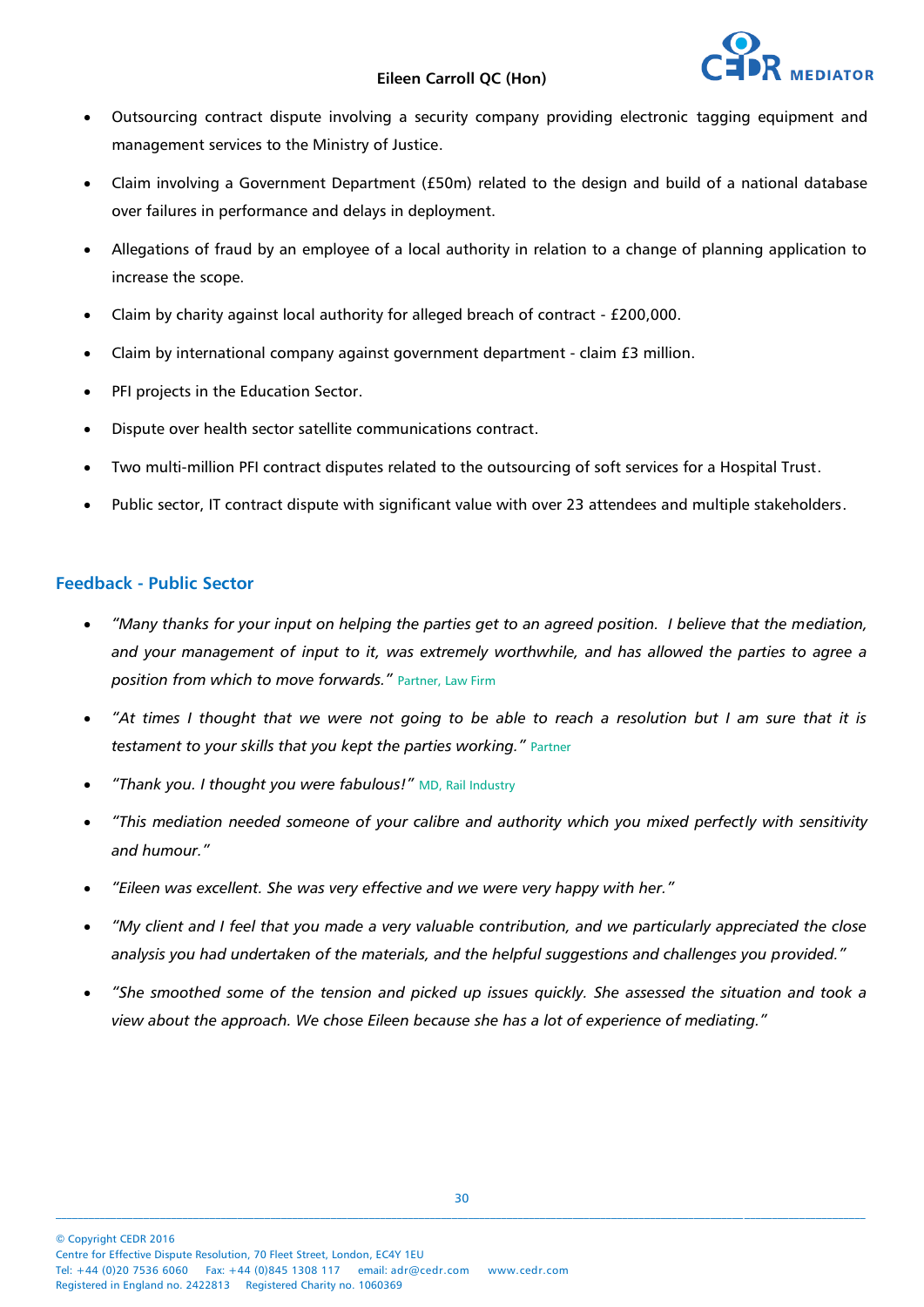

## >> **Regulatory**

 A number of mediations under Regulatory Sector for the Financial Services Authority and (FSA) and the Office of Fair Trading (OFT).

# >> **Shipping**

- Claims under charter party for alleged delay and loss of cargo.
- Claim for alleged loss of choice involving maritime claim- £20 million.
- Commercial matter involving intellectual property and design of a satellite for ocean bound vessels. Claim for technology rights and options. Claim £13 million.
- Salvage claims including allegations of fraud.

# >> **Sports**

- Grand Prix sponsorship.
- Football and sports subscription rights.

#### **Feedback - Sports**

- *"She's brilliant and she never ceases to amaze me… I was impressed by how fully she grasped the case and the apparent ease with which she brought the parties together."*
- *"She does not have one style she is very adaptable and shifts attitude and tactics quickly and effectively."*

## **>> Tax & Pensions**

- Claim for professional negligence in connection with the equalisation of normal retirement dates (NRDs) between male and female members of a staff pension scheme and the requirements of section 37 of the pension schemes act 1993.
- Mediation involving recycling industry and landfill tax.
- Film financing and tax schemes involving group actions against an advisor in liquidation.
- Alleged failure to advise on correct tax elections. Claim was £3m.
- A post acquisition dispute in connection with a tax deed/Insolvency.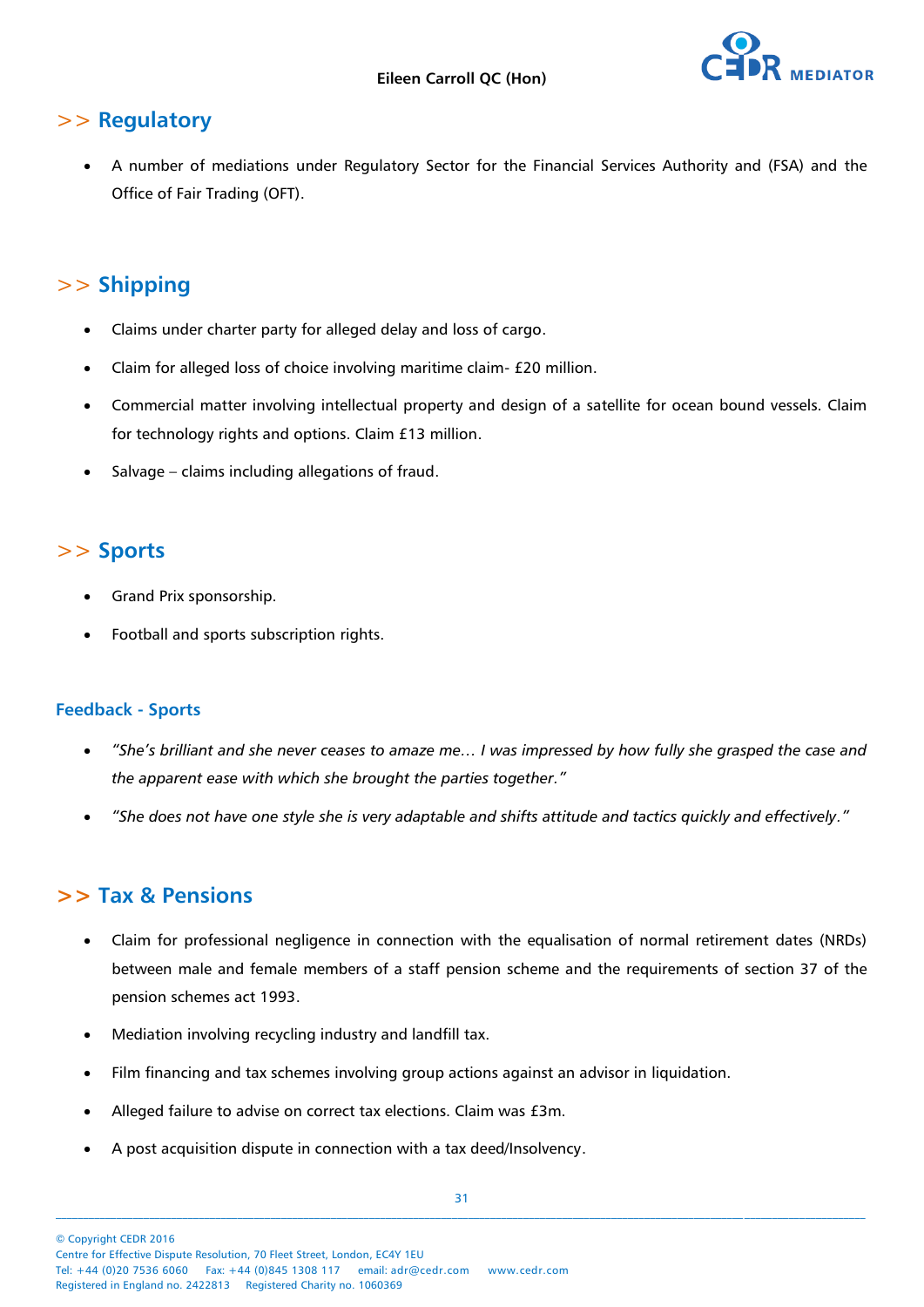

- A claim for professional negligence from trustees of a pension fund against the administrative lawyers and consultants of the fund.
- A professional negligence claim by trustees of a pension fund against consultants and professional advisors in connection with equalisation of pension benefits.

#### **Feedback – Tax/Pensions**

- *"You did a superb job"* Partner, Law Firm
- *"Thank you very much indeed for your important and valuable role in getting to the resolution. It was a long overall process, but great to arrive at a conclusion."* Director, Insurance Company

### **>> Transport**

Eileen has been on the RIDR railway industry disputes mediators panel for the last ten years and disputes mediated in this sector include alleged breaches of long term leasing arrangements, repair and maintenance of power units for high speed trains, alleged breaches of warranty and wrongful death claims. In the last few years she was appointed to mediate a major transport infrastructure project for a capital city.

- A commercial dispute involving a contractual dispute over the manufacturing and late delivery of products.
- Dispute between the Department of Transport and Rail Franchisee in connection with run off costs at the end of a Franchise agreement. Over £10 million
- Claim arising out of a joint venture agreement involving public sector and private enterprise involving allegations of breach of contract, unfair exclusion and breach of procurement law
- Dispute surrounding a post-completion audit involving the aviation industry.
- Lead project mediator on a multi-billion Euro rail infrastructure project in a European Capital City. Eileen spent 40 days successfully enabling difficult negotiations between all the stakeholders in order to put the project back on course.
- Claim for alleged breach of railway leasing contracts £2 million.
- Claim for breach of warranty rail industry, £4 million.
- Rail industry claims under the Rail Industry Dispute Resolution scheme (RIDR).
- Wrongful termination of a railway operation franchise.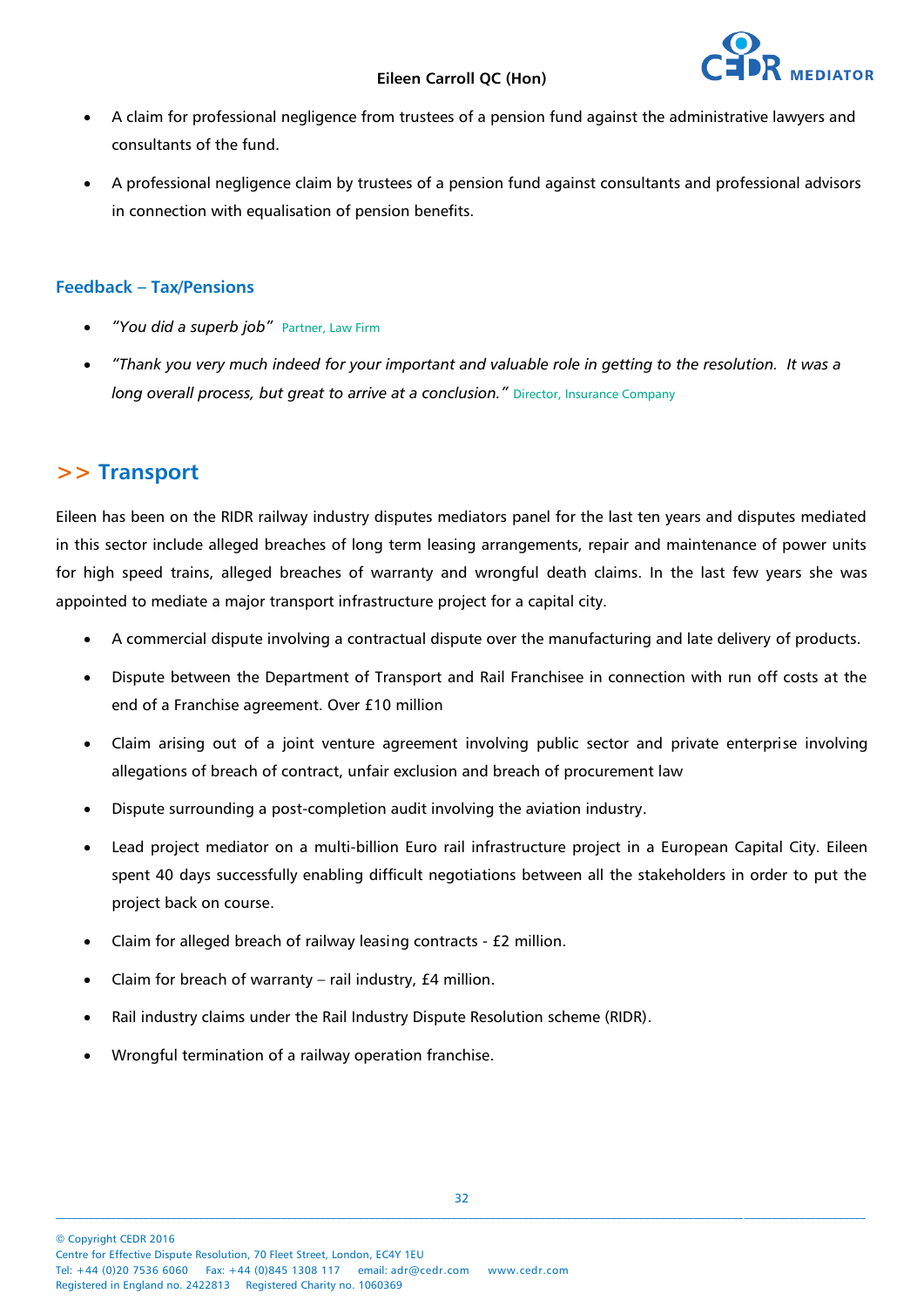

#### **Feedback - Transport**

- *"Thank you. I thought you were fabulous!"* MD, Rail Operator
- *"At times I thought that we were not going to be able to reach a resolution but I am sure that it is*  testament to your skills that you kept the parties working." Partner, Law Firm
- *"I think your approach was instrumental in bridging the gap."* Corporate Vice-President
- *"She is very capable and experienced. Her knowledge and understanding of our case rivals that of anyone involved."*
- *"An excellent, no nonsense approach, bringing out, at an early stage, the main issues for resolution."*

## **>> Trusts, Wills & Probate / Family Business Disputes**

- High net worth family dispute in connection with very large property portfolio. £100m.
- High net worth division of family trust assets. Over £400 million.
- Claim involving offshore trusts-claims against trustees in connection with investments advice including a number of hedge funds.
- Claim against offshore trustees in connection with the management of property development portfolio.
- Claim for alleged professional negligence in corporate acquisition involving offshore trusts- £2 million.
- Family probate disputes over division of assets.
- Inheritance rights claim under Human Rights Act.
- Human Rights/Inheritance Rights (Sovereign State).
- Mortgages individuals facing financial disaster in dispute with lending organisations.
- Life policy emotionally charged claim involving young family.
- Professional Negligence against offshore trustees for alleged failure to implement certain transfers. High net worth individual.
- Financial Services claim for high net worth Australian and family off shore trust.

#### **Feedback - Trusts, Wills & Probate / Family Business Disputes**

 *"A very big thank you for your skill, patience and perseverance. We certainly wouldn't have got there without you."* Partner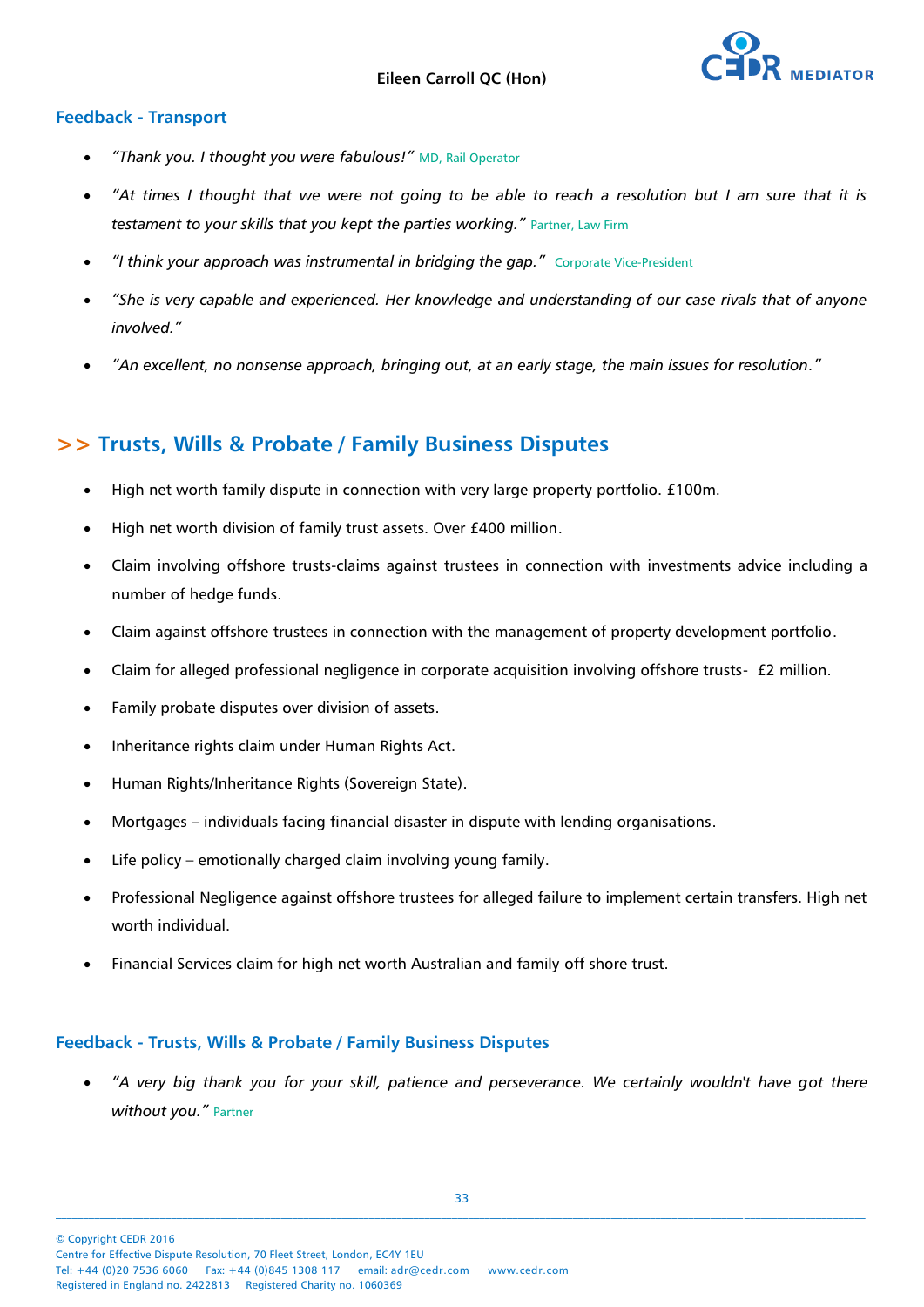- *"Eileen was approachable, she had very clear strategies, she cut through the nonsense, she moved things along to the extent that she could. She was completely in control of the process""* Partner, Family Trust Case
- *"I'm being absolutely candid when I say that Eileen was the best mediator I've ever encountered."* Partner, Family Trust Case
- *"Took commercial approach rather than getting side-tracked in detail."* Offshore Trusts
- *"Strong grasp of issues, lots of energy… would certainly use her again."* Offshore share asset purchase
- *"Very professional and efficient mediation given short notice … she had excellent grasp of salient details, following these through to a successful outcome."* Offshore Trusts

# **Professional Skills**

Eileen also founded the Follett Group of leading international women mediators. She is a member of various panels including the CPR Mediator Panel in New York and was also appointed as the Vice-Chair of the International Mediation Institute Independent Standards Commission in the Hague.

# **Coaching**

Eileen holds a Coaching Qualification from Henley Management College and has provided coaching to senior executives from a range of industries. Eileen is lead faculty on the CEDR Advanced Negotiation Course and has been asked on several occasions to advise clients on preparing for complex negotiations and has chaired and facilitated a number of complex negotiations. She has also been engaged by multi-nationals to advise on Conflict Management to their senior Executive teams in both the advertising and media industries.

# **Panel Memberships**

- Court of Appeal
- Railway Industry Disputes Panel
- CPR Institute Panel of Distinguished Neutrals (New York)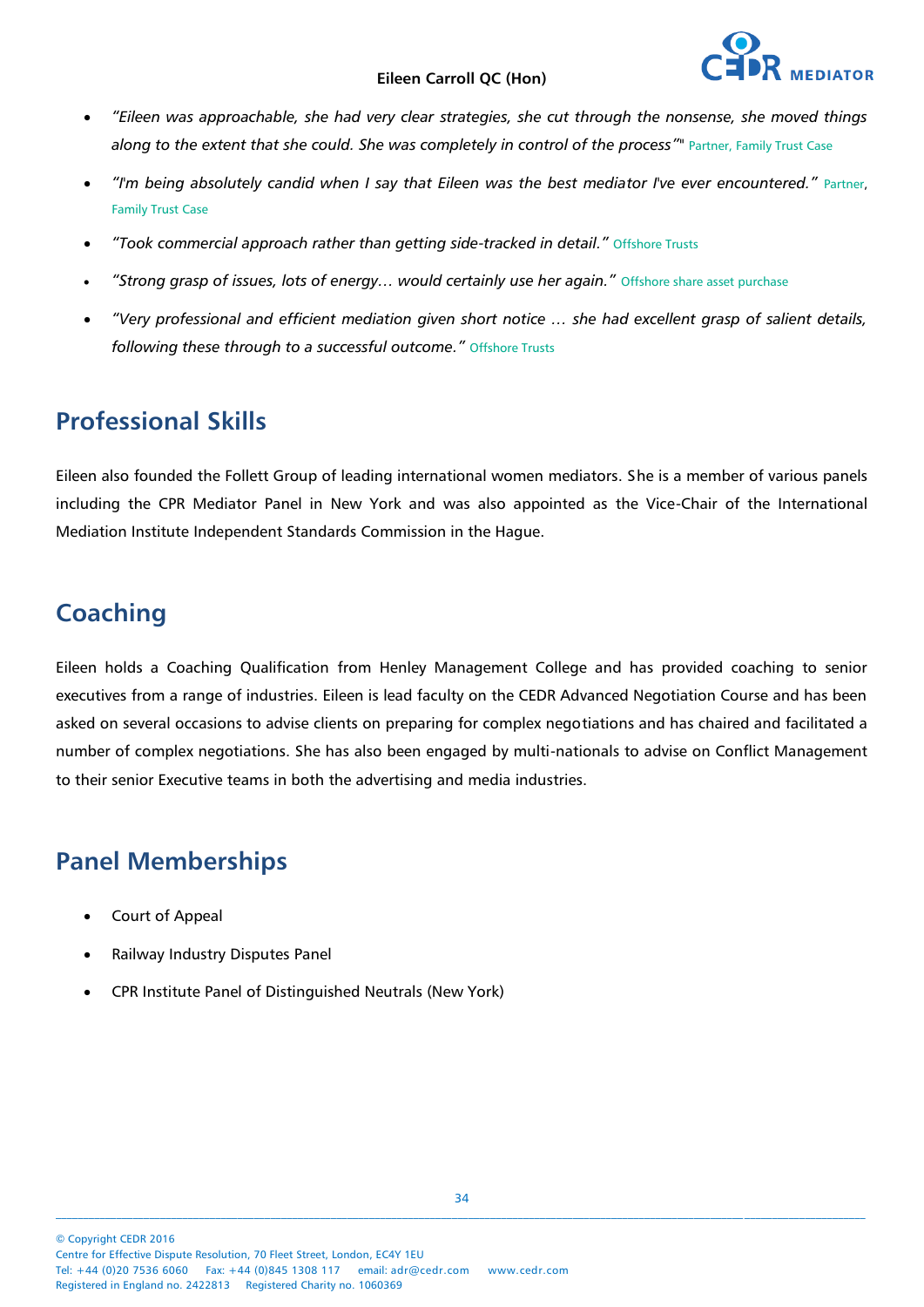

# **Clients – Law Firms**

Law firms Eileen has been appointed by in the last 18 months include:

| <b>Addleshaw Goddard</b>      | <b>Field Fisher Waterhouse</b> | Payne Hicks Beach            |
|-------------------------------|--------------------------------|------------------------------|
| Allen & Overy                 | <b>Fox Williams</b>            | <b>Pinsent Mason</b>         |
| <b>Babbe</b>                  | Grosvenor Law                  | RadcliffesLeBrasseur         |
| <b>Baker Mackenzie</b>        | <b>Gunner Cooke LLP</b>        | Reed Smith                   |
| Berwin Leighton Paisner       | Harbottle & Lewis              | <b>Rosenblatt Solicitors</b> |
| Bird & Bird                   | <b>Herbert Smith Freehills</b> | <b>RPC</b>                   |
| <b>Brabners Chaffe Street</b> | Hogan Lovells                  | Sackers                      |
| <b>Brodies</b>                | Howard Kennedy                 | <b>SGH Martineau</b>         |
| Capsticks                     | Kennedys                       | <b>Sharpe Pritchard</b>      |
| Carey Olsen                   | King & Spalding Int.           | Shoosmiths                   |
| <b>Charles Russell</b>        | Lawrence Graham                | Simmons & Simmons            |
| <b>CMS Cameron McKenna</b>    | Lewis Silkin                   | Slater Gordon                |
| Clifford Chance               | Linklaters                     | <b>SNR Denton</b>            |
| Clyde & Co                    | <b>Macfarlanes</b>             | Stephenson Harwood           |
| <b>Collas Crill</b>           | Matthew Arnold & Baldwin       | <b>Taylor Wessing</b>        |
| <b>Collyer Bristow</b>        | <b>LLP</b>                     | <b>Thomas Eggar</b>          |
| <b>DAC Beachcroft</b>         | Mayer Brown                    | <b>TLT Solicitors</b>        |
| Dechert LLP                   | Mills & Reeve                  | <b>Wallace LLP</b>           |
| <b>DHM Stallard</b>           | Mishcon de Reya                | <b>Wilmer Hale</b>           |
| <b>DLA Piper</b>              | <b>Mourant Ozannes</b>         | Winckworth Sherwood          |
| <b>DMH Stallard</b>           | Mundays                        | Withers                      |
| Eversheds                     | Norton Rose Fulbright LLP      | Wragge Lawrence Graham       |
| <b>Fenwick Elliott LLP</b>    |                                | & Co LLP                     |